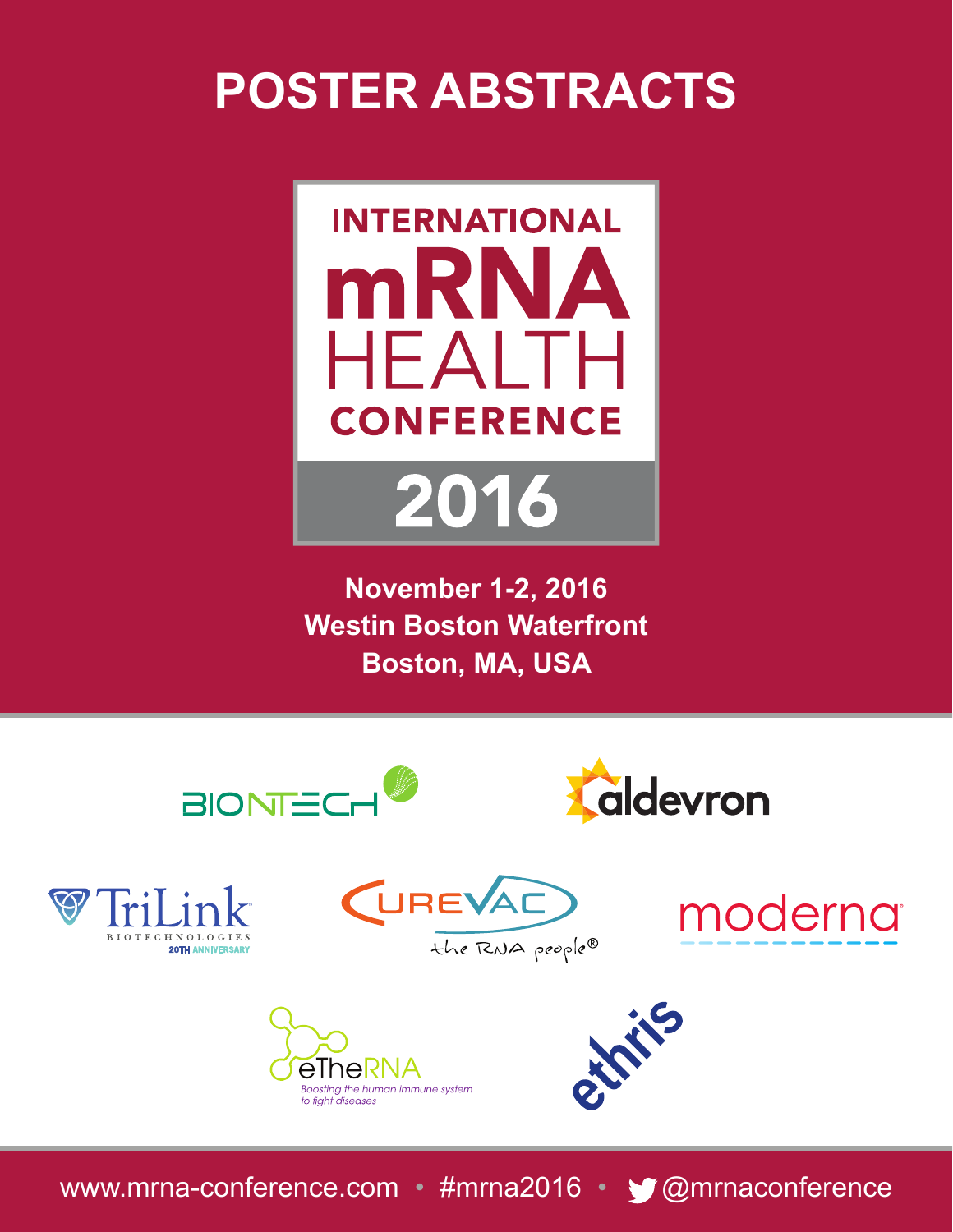#### **Contents**

|    | <b>Poster Title</b>                                                                                                                                                                                         | Page #         |
|----|-------------------------------------------------------------------------------------------------------------------------------------------------------------------------------------------------------------|----------------|
| 01 | Microfluidics-Based Manufacture of mRNA-Lipid Nanoparticles: A Potent Tool for Neural Gene<br>Expression In Vitro and In Vivo                                                                               | $\overline{4}$ |
| 02 | LC-MRM, a Rapid Tool for High Throughput Quantification of Protein Target Expression After mRNA<br>Administration                                                                                           | 5              |
| 03 | Invivofectamine™ Rx Reagent: Novel Lipid Nanoparticle (LNP) for Therapeutic In Vivo mRNA Delivery to<br>the Liver                                                                                           | 6              |
| 04 | Effect of Serum Starvation on EV Yield and Efficiency of EV-Mediated RNA Cellular Transfer                                                                                                                  | $\overline{7}$ |
| 05 | Development of a Novel, Rapid Assay to Test the Quality of In Vitro Transcribed Amplified Tumor RNA                                                                                                         | 8              |
| 06 | Targeted mRNA Delivery to the Liver for Intracellular Enzyme Replacement Therapy (i-ERT)                                                                                                                    | 9              |
| 07 | Phase Ib Results Including Immune Responses of RNActive® Cancer Vaccine BI1361849 (CV9202)<br>and Local Radiotherapy as Maintenance Therapy in Patients with Stage IV Non-Small Cell Lung Cancer<br>(NSCLC) | 10             |
| 80 | Intracerebral Administration of mRNA for Treating Brain Diseases: An Animal Study for Augmenting<br>Clearance of Beta-Amyloid Using Neprilysin mRNA                                                         | 11             |
| 09 | Systemic RNA Vaccines: Connecting Effective Cancer Immunotherapy with Antiviral Defense<br>Mechanisms                                                                                                       | 12             |
| 10 | High Quality Synthetic mRNAs, Essential Tools for Scientific and Clinical Progress                                                                                                                          | 13             |
| 11 | Development of Clinically Viable LNP Compositions for mRNA                                                                                                                                                  | 14             |
| 12 | Maximizing Translation of mRNA Therapeutics By Sequence Engineering and Chemical Modification                                                                                                               | 15             |
| 13 | A Physiologically-Based Pharmacokinetic Model for Predicting Biodistribution of mRNA Delivered by Lipid<br>Nanoparticles                                                                                    | 16             |
| 14 | Development and Evaluation of DC-Cholesterol/DOPE Liposomes for Effective and Safe Encapsulation<br>of Synthetic mRNA                                                                                       | 17             |
| 15 | Development of Novel Lipid Nanoparticles for In Vivo Lung Targeted mRNA Delivery                                                                                                                            | 18             |
| 16 | Microfluidics Enables the Seamless Manufacture of RNA-Lipid Nanoparticles from Discovery to Clinic                                                                                                          | 19             |
| 17 | Injectable Chitosan-Alginate Hybrid Hydrogels for Localized Delivery of Synthetic mRNA and Long-Term<br><b>Expression of Exogenous Proteins</b>                                                             | 20             |
| 18 | Development of a Novel Immunotherapy for Muscle Invasive Bladder Cancer (MIBC)                                                                                                                              | 21             |
| 19 | RNAntibody® - a Potent mRNA Technology for Passive Immunization                                                                                                                                             | 22             |
| 20 | Kinetic Analysis of Intratumoral Protein Production Following Intratumoral Injection of LNP-Formulated<br>Modified RNA, and Comparison to Formulation-Invoked Cytokine Response In Vivo                     | 23             |
| 21 | Inhibiting the IFNAR Receptor Increases Anti-Tumor Potency of mRNA Vaccines                                                                                                                                 | 24             |
| 22 | Increasing the Therapeutic Index of LDLR mRNA Therapy                                                                                                                                                       | 25             |
| 23 | A Live Cell Imaging Approach for High Throughput Characterization of Endosomal Escape for<br>Therapeutic mRNA                                                                                               | 26             |

# 01 Microfluidics-Based Manufacture of mRNA-Lipid Nanoparticle Expression *In Vitro* and *In Vivo* <sup>4</sup> 02 LC-MRM, a Rapid Tool for High Throughput Quanting LC-MRM, a Rapid Tool for High Throughput Quanti 03 | Invivofectamine™ Rx Reagent: Novel Lipid Nanopa<br>the Liver 04 Effect of Serum Starvation on EV Yield and Efficien 05 Development of a Novel, Rapid Assay to Test the Quality of *In Viela Movel*, Rapid Assay to Test the Quality R 06 Targeted mRNA Delivery to the Liver for Intracellular 07 Phase Ib Results Including Immune Responses of and Local Radiotherapy as Maintenance Therapy in (NSCLC) 08 Intracerebral Administration of mRNA for Treating B Clearance of Beta-Amyloid Using Neprilysin mRNA 10 High Quality Synthetic mRNAs, Essential Tools for 11 | Development of Clinically Viable LNP Composition 12 | Maximizing Translation of mRNA Therapeutics By 13 A Physiologically-Based Pharmacokinetic Model for Nanoparticles 14 Development and Evaluation of DC-Cholesterol/DC of Synthetic mRNA 15 Development of Novel Lipid Nanoparticles for *In Viv* 16 | Microfluidics Enables the Seamless Manufacture of 17 | Injectable Chitosan-Alginate Hybrid Hydrogels for L Expression of Exogenous Proteins 18 Development of a Novel Immunotherapy for Muscle 19 | RNAntibody $\mathcal{O}$  - a Potent mRNA Technology for Pas 20 Kinetic Analysis of Intratumoral Protein Production Modified RNA, and Comparison to Formulation-Invo 21 | Inhibiting the IFNAR Receptor Increases Anti-Tumor 22 Increasing the Therapeutic Index of LDLR mRNA T 23 A Live Cell Imaging Approach for High Throughput Therapeutic mRNA

The poster sessions of the 4th International mRNA Health Conference will take place on Tues., Nov. 1, 2016 from 12:00 – 2:30pm EDT, and again from 3:30 – 4:30pm. Posters will be judged by a jury of scientists based on their scientific basis, layout and presentation. The presenters of the top three posters will be announced at the closing session.

#### **JUDGES:**

- Dr. Patrick Baumhof, *CureVac*
- Dr. Sebastian Kreiter, *BioNTech*
- Dr. Ulrich Kruse, *CureVac*
- Dr. Andreas Kuhn, *BioNTech*
- Dr. Melissa Moore, *Moderna*
- Dr. Tal Zaks, *Moderna*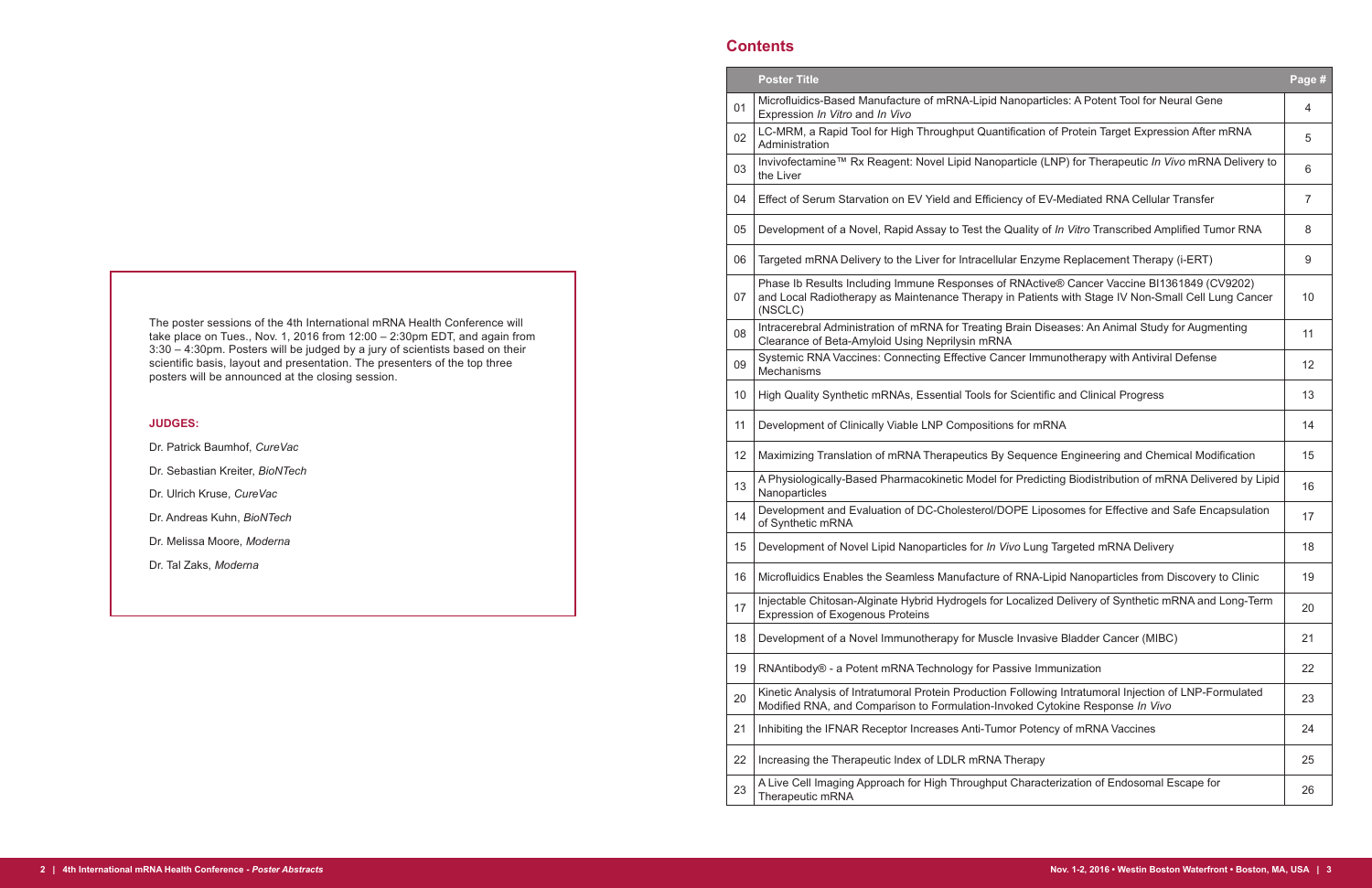# **01 - Microfluidics-Based Manufacture of mRNA-Lipid Nanoparticles: A Potent Tool for Neural Gene Expression** *In Vitro* **and** *In Vivo*

**Rebecca DeSouza, Anitha Thomas, Grace Tharmarajah, Shyam Garg, Eric Ouellet, Peter Johnson, Tim Leaver, Andre Wild, James Taylor, Euan Ramsay**

*Precision NanoSystems, Inc., Vancouver, BC, Canada*

**Purpose:** The use of RNA to manipulate gene expression in neuroscience has been limited due to the lack of an effective delivery tool. Recently, lipid nanoparticles (LNPs) have gained interest as safe and effective RNA delivery vehicles both *in vitro* and *in vivo*. However, traditional methods for the manufacturing of LNPs pose numerous challenges such as operator variability, and poor scalability. Here, we describe the robust and reproducible manufacture of mRNA-LNPs using the scalable microfluidics-based NanoAssemblr™ platform. The mRNA-LNPs are shown to effectively deliver and promote expression of mRNA in difficult-to-transfect primary neurons and astrocytes.

**Methods:** GFP mRNA was encapsulated into LNPs using the NanoAssemblr™ bench-top instrument (Precision NanoSystems, Inc., Vancouver, Canada). The mRNA-LNPs were characterized for their size, PDI, and GFP mRNA encapsulation efficiency. GFP mRNA-LNP uptake and GFP expression in neural cell cultures was investigated using flow cytometry, ELISA, and confocal microscopy. Cell viability of neurons and astrocytes was investigated using the Presto Blue Assay. The effectiveness of mRNA-LNPs was investigated *in vivo* following local administration of GFP mRNA-LNPs in the brain of mice.

Protein quantification after the administration of mRNA therapeutics is a critical step in efficacy evaluation of any treatment. Traditionally, this has been done using antibody-based methods such as ELISA or Western blots. These sensitive methods have several limitations. An antibody may not always be available, especially for non-human or nonmouse species, and method development often can't be achieved in a time-frame acceptable to R&D or the pre-clinical process. Mass spectrometry based LC-MRM methods are able to generate highly specific and sensitive assays for the quantification of hundreds of protein targets within days. Protein targets from uncommon species or minor sequence differences with as little as one amino acid difference between the target protein and the host species (e.g. human APOA1 expressed in APOA1 knockout mice) can be resolved due to the high specificity of the mass spectrometer.

**Results:** GFP mRNA was successfully encapsulated into LNPs using the NanoAssemblr™ platform. The LNPs exhibited a size of ~120 nm, low PDI (<0.2), and high mRNA encapsulation efficiency (>95%). Flow cytometry analysis after a 48 h treatment of 2.5 µg/mL GFP mRNA-LNP in rat primary neurons at DIV 7 showed >95% uptake of nanoparticles (based on a fluorescent probe within the nanoparticle) leading to >75% cells expressing GFP. Similar results for GFP expression were observed using ELISA. The high expression and uptake did not significantly impact cell viability even at doses of 5 µg/mL of GFP mRNA as measured using Presto Blue Cell Viability Assay. Further, GFP mRNA-LNPs exhibited >80% GFP expression in both human iPS derived neurons and primary mouse neurons. Treatment of primary rat astrocytes for 24 h with 2 µg/mL GFP mRNA showed >95% of cellular association leading to >80% cells expressing GFP. Similar results were observed using ELISA after 24 h treatment. Doses as high as 5 µg/mL did not affect the viability of primary astrocytes after 24 h treatment.

**Conclusions:** The NanoAssemblr microfluidics-based technology reproducibly manufactured mRNA-LNP that effectively mediated gene expression in primary neurons and astrocytes, and iPS-derived neurons, demonstrating mRNA-LNPs as an effective delivery tool for neuroscience applications.

# **02 - LC-MRM, a Rapid Tool for High Throughput Quantification of Protein Target Expression After mRNA Administration**

### **Claudia Escher<sup>1</sup> , Jeffrey Silva<sup>2</sup> , Matthias John3**

*1 Biognosys AG, Wagistrasse 25, Schlieren, 8952, Switzerland 2 Biognosys Inc., One Kendall Square, Building 200, Suite 2203, Cambridge, MA 02139, USA 3 Moderna Therapeutics, Inc., 200 Technology Square, Cambridge MA 20139, USA*

Here, we show examples for protein quantification of highly similar non-human proteins, for overexpression of human proteins and demonstrate the feasibility of a rapid assay generation tool for proteins where no antibody assay is available or evaluated.

In a large experiment series, LC-MRM assays for 114 target proteins were generated for the quantification in 480 samples in several batches. The time between sample receipt and results was only one week, making the method a valuable rapid tool in the development of more efficient versions of therapeutic mRNAs. When absolute quantification of the target protein is required, stable isotope-labelled reference peptides can by synthesized within a few weeks at low cost. The method can be easily multiplexed with no effect on specificity or the time required to carry out the assay, and multiple peptides per protein can be analysed further enhancing the confidence in results. The complex background that is typically present in the samples provides a virtually unlimited source of assays for "housekeeping" or normalizing proteins from where more than 2000 candidates could be selected.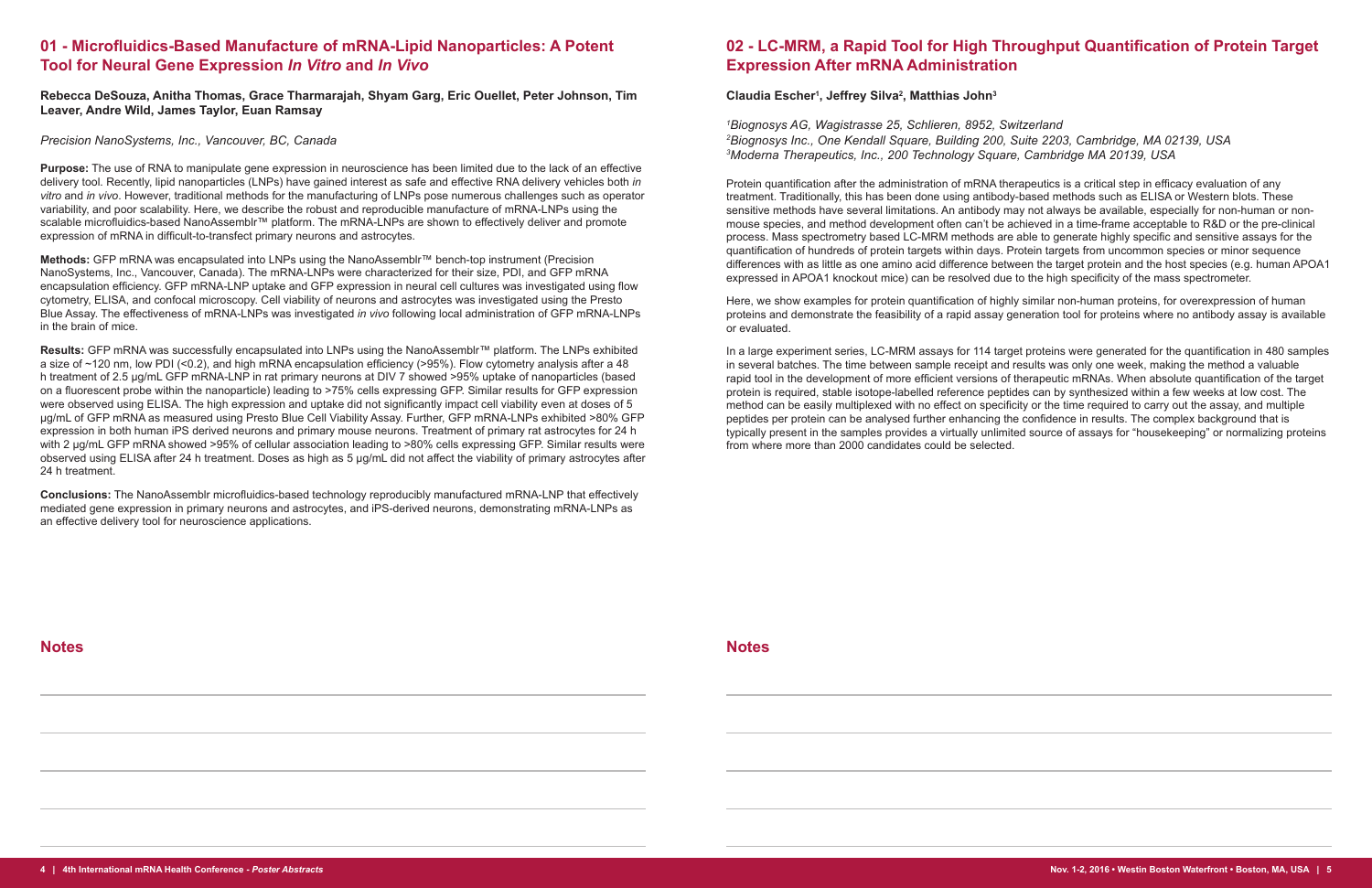# **03 - Invivofectamine™ Rx Reagent: Novel Lipid Nanoparticle (LNP) for Therapeutic** *In Vivo* **mRNA Delivery to the Liver**

#### **Sean Essex1, Shikha Mishra1, Mu Li1, Nektaria Andronikou1, Xavier de Mollerat du Jeu1\***

#### *1 Author affiliations- Thermo Fisher Scientific, Carlsbad, CA, USA \*Corresponding author*

Messenger RNA (mRNA) has attracted a lot of attention recently as a new drug class to deliver genetic information. This excitement has been fueled by the fact that mRNA-based cancer immunotherapies and infectious disease vaccines have already entered clinical development in a very short span of time. The focus has been on the use of mRNA in treating liver diseases, metabolic diseases, cancer, neurological diseases, mRNA vaccine development, CRISPR gene editing and gene therapy. However, efficient delivery of mRNA is the major bottleneck that needs to be addressed and overcome in order for this field to explode and meet its exciting potential.

We have developed novel Lipid nanoparticles (LNPs) through a Design of Experiment (DOE) approach to maximize the *in vivo* delivery efficiency of the mRNA. Our approach involves systematically designing an optimal DOE that takes into account both main and interaction effects, analyzing the experimental data using appropriate statistical techniques and generating response predictions from all potential combinations of the parameters. This iterative process is repeated till the optimal formulation is discovered. Adopting this approach provides us the flexibility to optimize formulations for organ specific delivery – Liver, Spleen, Lungs and Muscle (vaccines).

### $R$ eka Agnes Haraszti<sup>ı</sup>, Marie Didiot<sup>ı</sup>, Andrew Coles<sup>ı</sup>, Matthew Hassler<sup>ı</sup>, Julia Alterman<sup>ı</sup>, Neil Aronin<sup>2</sup>, **Anastasia Khvorova1**

The process of formulating these LNPs is simple, scalable and results in uniform-sized LNPs with a narrow PDI. The LNPs efficiently encapsulate and protect the mRNA from degradation and facilitate cellular uptake which translates into efficient delivery and reduced toxicity *in vivo*. We have made significant progress moving through several generations of formulations where our current generation liver delivery LNP is 15,000X more potent than its first generation predecessor. Upon *in vivo* administration of our LNPs complexed with a chemically modified, luciferase-encoding mRNA (Luc mRNA) we have demonstrated high luciferase activity *in vivo* - bioluminescence of 10^10 p/sec. We have also shown a significant boost in therapeutically relevant proteins - 4000X serum mouse erythropoietin (EPO) production as compared to baseline murine EPO levels in as little as 4 hours post-injection and high human Factor IX (hFIX) levels in mice with a single LNP dose. Additionally, we have generated a comprehensive panel of elicited cytokines and liver-function related enzymes and shown that these LNPs are well-tolerated in a murine model.

# **04 - Effect of Serum Starvation on EV Yield and Efficiency of EV-Mediated RNA Cellular Transfer**

*1 RNA Therapeutics Institute, University of Massachusetts Medical School, Worcester, MA, USA 2 Department of Medicine, University of Massachusetts Medical School, Worcester, MA, USA*

**Introduction:** Extracellular vesicles (EVs) are known as natural intercellular carriers of various RNA classes, including mRNAs and small RNAs. Therefore EVs may be attractive means to further develop into delivery vehicles of exogenously synthesized RNAs. Mesenchymal stem cell (MSC) are a clinically safe and well characterized source of EVs. Here we studied how the source and metabolic state (serum starvation) of MSCs affected EV production and the ability of produced EVs to transfer small RNAs between cells.

**Methods:** Exosomes and microvesicles (MVs) were purified from different mesenchymal stem cell (MSC) types: umbilical cord-derived (UCD), adipose-derived (AD) and bone marrow-derived (BMD) via differential ultracentrifugation. EV yields were assessed by Nanoparticle Tracking Analysis. Purified vesicles were loaded with hydrophobically modified siRNA (hsiRNA) and applied to primary neurons in culture. hsiRNA distribution and mRNA silencing were quantified by PNA (peptide nucleic acid)-hybridization and QuantiGene® assays, respectively.

**Results:** UCD MSCs showed the fastest doubling time yielding the most and the largest exosomes and microvesicles. BMD and AD MSCs' EV production significantly decreased upon serum starvation, while UCD EV yield was not affected. Unexpectedly, hTERT-immortalization was detrimental to EV yield. All tested EVs efficiently loaded hsiRNA and delivered them to primary neurons resulting in silencing. Serum starvation of source cells improved hsiRNA delivering activity of exosomes but abolished that of microvesicles. Hence RNA delivering activity depends on metabolic state and possibly on membrane composition of the EV class.

**Conclusions:** Source and metabolic state of MSCs (serum starvation) affected EV yield, and exosomes to microvesicles ratio. Exosomes from serum-starved cells were more efficient delivery vesicles for therapeutic siRNA, while serum starvation abolishes small RNA delivering activity of microvesicles. EVs could further be utilized to transport and deliver mRNAs to cells and organs.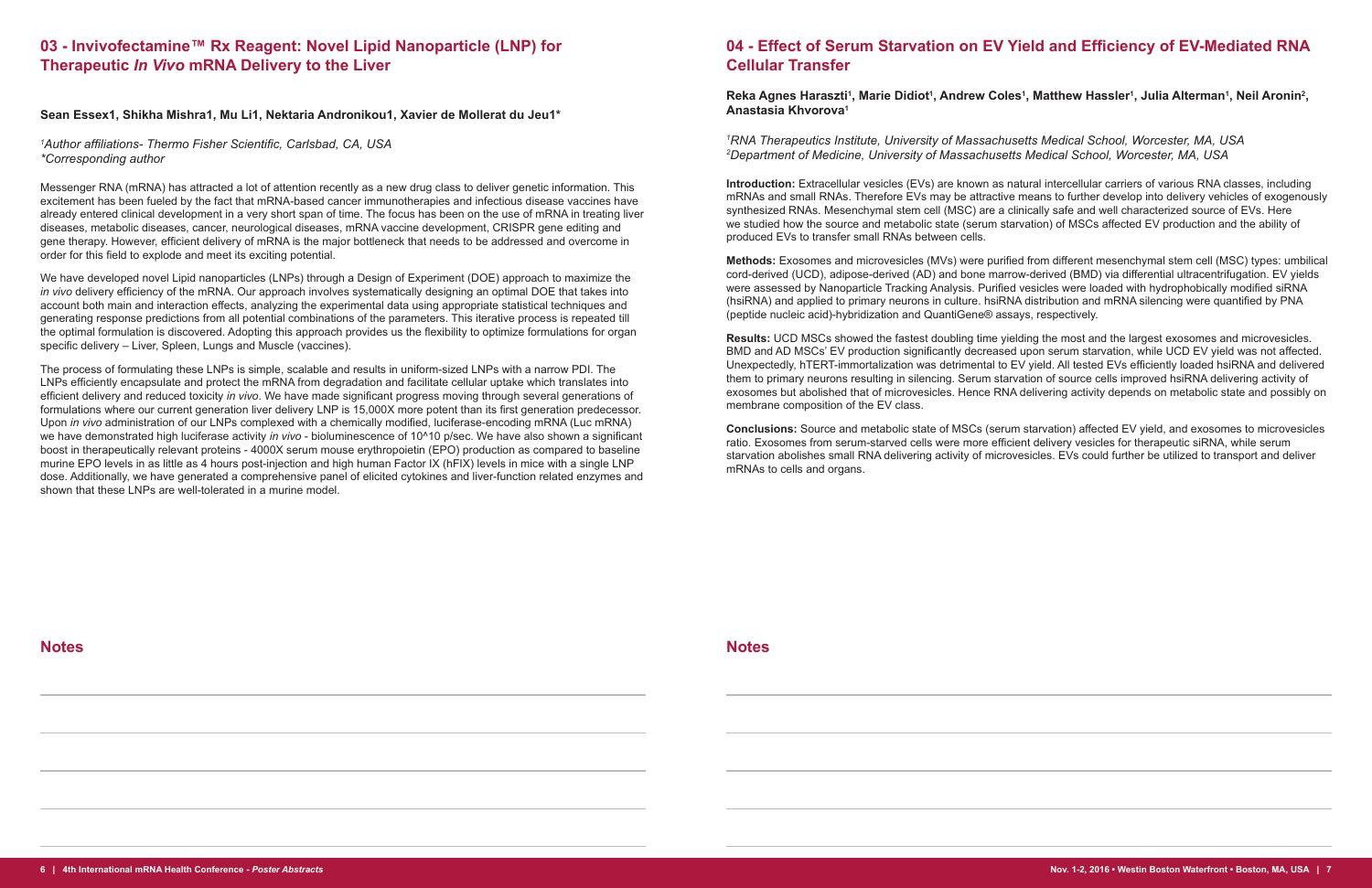# **05 - Development of a Novel, Rapid Assay to Test the Quality of** *In Vitro* **Transcribed Amplified Tumor RNA**

#### **Jason Harris, Xiaorong Feng, Charles Nicolette and Irina Tcherepanova**

*Argos Therapeutics, Durham NC USA* 

**Background:** Amplified tumor RNA is used to enable autologous tumor antigen expression in electroporated DCs, which are then used in individualized immunotherapy for renal cell carcinoma (RCC). The development of an assay to further characterize the integrity of amplified RNA is challenging, as the material is composed of transcripts with diverse molecular weights and stabilities. A qPCR assay that quantitatively measured the ratio between 5' and 3' ends of a marker transcript was evaluated as a rapid, objective measurement of RNA quality.

**Materials and Methods:** A database of housekeeping genes was queried for a suitable marker that could be used in determining RNA quality. The PSMD1 transcript (3 kb) was chosen as a surrogate marker because it is greater in size than the average transcript (1.4 kb) and because of its ubiquitous nature and low variance in expression levels among various tissue types. To test the RT-qPCR assay, five different amplified RNA samples were degraded following incubation at 80°C for 0, 10, 20, 40, and 60 minutes. Their quality was evaluated by appearance following gel electrophoresis and PSMD1 Northern blot analysis. Two separate RT-qPCR assays were designed for the 5' and 3' ends of PSMD1. The copy number of 5' and 3' ends was established, and the qPCR 5':3' ratio calculated using the formula 2-∆Ct, where ∆Ct is defined as 5' end Ct values – 3' end Ct values. The initial findings were confirmed by testing 104 additional RNA samples with known quality, based on Northern blot analysis.

**Results:** The five amplified RNAs, and their cognate degraded material, show a time-dependent shift toward smaller molecular weights; as a smear by gel analysis and the gradual disappearance of the 3 kb PSMD1 transcript by Northern blot analysis. The ratio of 5':3' ends using the new RT-qPCR assay show a strong correlation with quality assessments by gel and Northern blot analyses, with decreasing values with longer degradation times (Table 1).

| Degradation Time, min |      | 10   | 20   | 40   | 60   |
|-----------------------|------|------|------|------|------|
| Sample 1              | 0.28 | 0.18 | 0.11 | 0.05 | 0.02 |
| Sample 2              | 0.28 | 0.20 | 0.12 | 0.05 | 0.02 |
| Sample 3              | 0.28 | 0.18 | 0.11 | 0.05 | 0.02 |
| Sample 4              | 0.16 | 0.10 | 0.06 | 0.03 | 0.02 |
| Sample 5              | 0.14 | 0.09 | 0.05 | 0.05 | 0.04 |

Shading indicates bands that do not pass quality assessment in an independent Northern blot assay

The additional data from 104 RNA samples amplified from various tumor with known qualities that were also examined using the 5': 3' assay, support that a ratio value may be used as an objective measure of RNA quality.

**Conclusions:** A novel, rapid assay for amplified tumor RNA quality was developed using the 5':3' ratio of the PSMD1 transcript. This assay replaces gel electrophoresis and Northern Blot analyses and is high through put and objective.

# **06 - Targeted mRNA Delivery to the Liver for Intracellular Enzyme Replacement Therapy (i-ERT)**

### **Pierrot Harvie, Amber Paschal, Allen Li, Teri Blevins, Eric Bell, Debashish Roy, Anna Galperin, Matt Waldheim, Jean-Rene Ella-Menye, Sean Monahan, Mary Prieve and Mike Houston**

*PhaseRx, Inc., 410 West Harrison Street, Suite 300, Seattle WA 98119 USA*

PhaseRx's technology replaces missing or defective enzymes inside liver cells in certain inherited liver diseases. This technology is achieved by intracellular enzyme replacement therapy (i-ERT) which targets synthesis of delivered mRNA specifically to liver cells. PhaseRx's Hybrid mRNA TechnologyTM platform using an endosomolytic polymer plus an inert mRNA lipid nanoparticle led to the normalization of two well-validated therapeutic biomarkers (urinary orotic acid and ammonia) in a hyperammonemia mouse disease model for ornithine transcarbamylase (OTC) deficiency. Therapeutic mRNA expression was detected in the liver after a single mRNA dose with good duration of expression. The treatment was well tolerated, with no toxicities associated with both single and multiple dosing regimens. PhaseRx nanoparticles were also well tolerated in rats and significant protein expression can be detected at a dose ranging from 0.1 to 1 mg/kg mRNA. PhaseRx's Hybrid mRNA TechnologyTM platform provides a significant opportunity for the treatment of urea cycle disorders and other orphan liver diseases.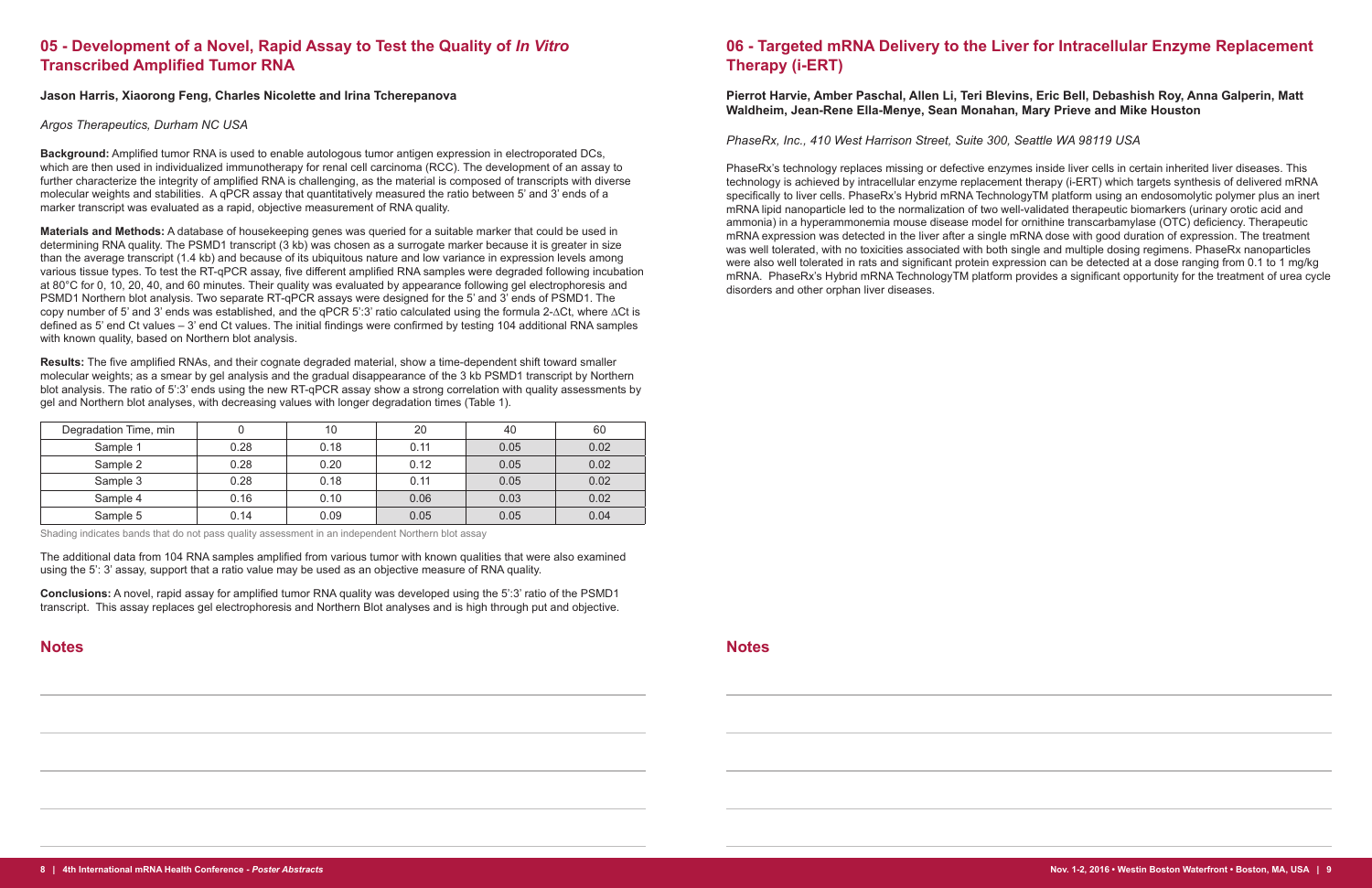# **07 - Phase Ib Results Including Immune Responses of RNActive® Cancer Vaccine BI1361849 (CV9202) and Local Radiotherapy as Maintenance Therapy in Patients with Stage IV Non-Small Cell Lung Cancer (NSCLC)**

**2 Hipp MM, <sup>1</sup> Sebastian M, 1 Weiss C, 3 Früh M, <sup>4</sup> Pless M, 5 Cathomas R, 6 Hilbe W, 6Pall G, 7 Papachristofilou A, 2 Doener F, <sup>2</sup> Fotin-Mleczek M, <sup>2</sup> Hong HS, 2 Kallen KJ, 2 Klinkhardt U, <sup>2</sup> Koch SD, 2 Scheel B, 2 Schröder A, 2 Seibel T, 2 Gnad-Vogt U, <sup>7</sup> Zippelius A** 

 *University Hospital Frankfurt, Frankfurt, Germany <sup>5</sup> CureVac AG, Tübingen, Germany <sup>6</sup> Hospital of St Gallen, St Gallen, Switzerland 7 Hospital of Winterthur, Winterthur, Switzerland*

*Hospital Graubünden, Chur, Switzerland University Hospital Innsbruck, Innsbruck, Austria University Hospital Basel, Basel, Switzerland*

**Background:** Preclinical studies demonstrated that local radiotherapy (RT) acts synergistically with RNActive® mRNA vaccines to enhance anti-tumor effects and increase tumor-infiltrating lymphocytes. BI1361849 is a therapeutic vaccine comprising optimized mRNA constituents encoding six NSCLC-associated antigens. We report final results of a phase Ib study including immune response analyses.

**Methods:** Patients (pts) with stage IV NSCLC were enrolled in three cohorts based on histological and molecular NSCLC subtypes. Pts received two vaccinations with BI1361849 prior to local RT to a single lesion (four consecutive daily fractions of 5Gy). Vaccination continued until start of subsequent anti-cancer therapy, maintenance pemetrexed (mP) and EGFR tyrosine kinase inhibitors (EGFR-TKIs) were given in parallel according to the label where indicated. Primary endpoint was safety; secondary endpoints included objective response, progression-free survival (PFS) and overall survival (OS). Cellular and humoral immune responses were measured ex vivo by intracellular cytokine staining, IFN-γ ELISpot, and ELISA in pre- and post-treatment blood samples.

**Results:** 26 pts were enrolled. 15 pts received mP, two received EGFR TKIs. Most frequent AEs were mild to moderate injection-site reactions and flu-like symptoms. No BI1361849-related SAEs were reported. One confirmed PR was observed in a pt on mP, 12/25 evaluable pts (46%) experienced SD (8 pts on mP, 1 pt on EGFR-TKI and 3 pts without concomitant maintenance treatment). Substantial decrease in tumor burden and long-lasting disease stabilization was observed in two pts receiving mP. Shrinkage of lesions outside the irradiated field of ≥15% occurred in 7 pts, all but one receiving mP. 25 pts were available for immune response analysis. Preliminary data indicate that BI1361849 elicited antigen-specific cellular and humoral immune responses in the majority of the patients

In conclusion, mRNA has the therapeutic potential for the treatment of brain diseases, opening the new era of mRNAbased therapeutics.

**Conclusion:** BI1361849 can be safely combined with local RT and mP treatment. Shrinkage of non-irradiated lesions and prolonged disease stabilization was observed in a subset of pts, mainly in combination with mP. BI1361849 induces humoral and cellular immune responses.

# **08 - Intracerebral Administration of mRNA for Treating Brain Diseases: An Animal Study for Augmenting Clearance of Beta-Amyloid Using Neprilysin mRNA**

**Keiji Itaka1,2, Chin-Yu Lin<sup>2</sup> , Satoshi Uchida1,2, Kazunori Kataoka<sup>2</sup>**

*1 Laboratory of Clinical Biotechnology, Center for Disease Biology and Integrative Medicine, Graduate School of Medicine, The University of Tokyo, Tokyo, Japan 2 Innovation Center of NanoMedicine, Kawasaki Institute of Industry Promotion, Kawasaki, Kanagawa, Japan* 

Brain diseases are the most challenging medical field due to their complex pathogenetic mechanism, difficulty in delivering drugs, and the low restorative capacity. mRNA-based therapy has potentials as a means of introducing therapeutic any protein(s) and peptide(s) into neural cells for providing disease-modifying effects.

In this study, we applied mRNA for regulating the metabolic imbalance between anabolism and clearance of amyloid-beta (Aβ), that is considered to be the pathogenesis of Alzheimer's disease (AD). Breaking the equilibrium between soluble and insoluble forms of Aβ is likely to help prevent the progression of AD. Neprilysin (NEP) plays a major role in the clearance of Aβ in the brain, and its supplementation using viral vectors has shown to decrease Aβ deposition and prevent pathogenic changes in the brain.

We constructed mRNA encoding the mouse NEP protein and evaluated its ability to degrade Aβ. *In vitro* transfection of NEP mRNA to primary neurons exhibited the activity of degrading Amyloid Precursor Protein (APP) superior to that of plasmid DNA encoding NEP. We then evaluated the *in vivo* activity of NEP mRNA by intracerebroventricular (i.c.v.) infusion using a cationic polymer-based PEGylated nanocarrier, polyplex nanomicelles, which have been shown to have a high potential to deliver mRNA to various target tissues and organs. Nanomicelles carrying a GFP-NEP fusion mRNA produced efficient protein expression in a diffusive manner surrounding the ventricular space. An ELISA evaluation revealed that the mRNA infusion significantly augmented NEP level and effectively reduced the concentration of Aβ that had been supplemented in the mouse brain. It should be noted that NEP is not a secreted protein, but a membraneintegrated exoenzyme with a large portion of the extracellular domain responsible for Aβ degradation on the cell surface. Thus, the significant decrease in Aβ concentration in the brain represents the potential of mRNA-based therapy by introducing therapeutic gene(s) in a diffusive manner, that would be more effective at degrading pericellular Aβ.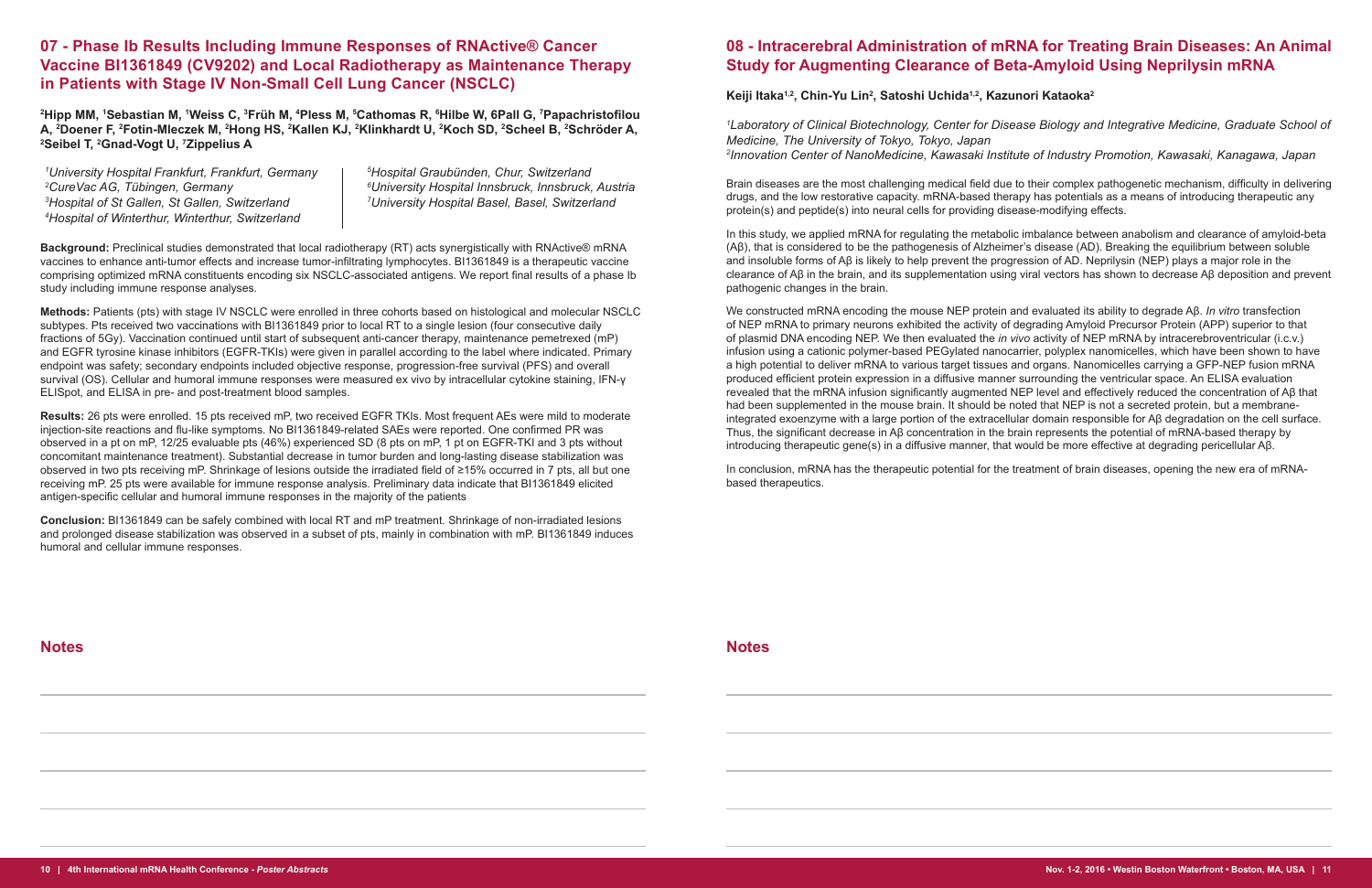# **09 - Systemic RNA Vaccines: Connecting Effective Cancer Immunotherapy with Antiviral Defense Mechanisms**

Lena M. Kranz1,2\*, Mustafa Diken<sup>1,3\*</sup>, Heinrich Haas<sup>3</sup>, Sebastian Kreiter<sup>1,3</sup>, Carmen Loquai<sup>4</sup>, Kerstin C. Reuter<sup>3</sup>, **Martin Meng3 , Daniel Fritz<sup>3</sup> , Fulvia Vascotto<sup>1</sup> , Hossam Hefesha3 , Christian Grunwitz2,3, Mathias Vormehr2,3, Yves Hüsemann<sup>3</sup> , Abderraouf Selmi1,2, Andreas N. Kuhn<sup>3</sup> , Janina Buck<sup>3</sup> , Evelyna Derhovanessian<sup>3</sup> , Richard**   $\bm{\mathsf{Rae}}$ ', Sebastian Attig<sup>1,2</sup>, Jan Diekmann<sup>3</sup>, Robert A. Jabulowsky<sup>3</sup>, Sandra Heesch<sup>3</sup>, Jessica Hassel<sup>5</sup>, Peter **Langguth<sup>6</sup> , Stephan Grabbe<sup>4</sup> , Christoph Huber1,3, Özlem Türeci7§, Ugur Sahin1,2,3§**

 *Translational Oncology at the University Medical Center (UMC) of the Johannes Gutenberg University (JGU) Research Center for Immunotherapy (FZI), UMC of JGU Biopharmaceutical New Technologies (BioNTech) Corporation Department of Dermatology, UMC of JGU Department of Dermatology, Heidelberg University Hospital Institute of Pharmacy and Biochemistry, JGU Cluster for Individualized Immune Intervention*

*\*These authors contributed equally to this work. § These authors jointly supervised this work.*

Mechanisms of antiviral host defense are important for survival and evolutionarily optimized for high sensitivity and potency. Intending to harvest these pathogen immune defense programs for cancer immunotherapy, we simulated a systemic pathogen intrusion into the blood stream by intravenous injection of lipid-formulated, tumor antigen-encoding mRNA nanoparticles. These RNA-lipoplexes (RNA-LPX) were directed to various lymphoid tissues including the spleen, lymph nodes and bone marrow, which provide the ideal microenvironment for efficient priming and proliferation of T cells. The RNA-to-lipid ratio was discovered to rule the biodistribution of RNA-LPX, irrespective of the types of lipids used, and a slightly negative particle net charge was able to specifically transfect lymphoid organ-resident antigen presenting cells (APCs). Following uptake by dendritic cells (DC) and macrophages in spleen and in other lymphoid organs, predominantly by macropinocytosis, RNA recognition via TLR7 triggered two transient waves of type I IFN production by pDCs (early response) and macrophages (delayed response), which established an inflammatory, lymphocyte-activating milieu reminiscent of that initiated during the early systemic phase of viral infection. IFNα receptor (IFNAR)-dependent immune mechanisms were required for DCs to mature, migrate into the T cell zones and express RNA-encoded tumor antigens. Presentation of these antigens on MHC class I and II by mature DCs elicited strong effector and memory CD8 and CD4 T cell immunity against viral, mutant neo-antigens or self-antigens, which was able to reject progressive tumors in therapeutic mouse models of melanoma, colon carcinoma and human papilloma virus (HPV) associated cancer. In an ongoing phase I dose escalation study, the first cohort of three patients with advanced melanoma received RNA-LPX encoding four shared tumor antigens at doses lower than those used in the mouse studies. All patients showed a dose-dependent IFNα- and IP-10-dominated cytokine response, developed *de novo* CD4 and CD8 T cell responses or enhanced pre-existing immunity against the encoded self-antigens NY-ESO-I, Tyrosinase and MAGE-A3. These results support the preclinically identified mode of action and strong potency of this approach in the clinical setting. Our study presents a novel class of systemically administered nanoparticulate RNA vaccines acting by body-wide delivery of encoded antigens to APCs and simultaneous initiation of a strong type I IFN-driven immunostimulatory program. RNA-LPX vaccines mimic the infectious non-self and thus mobilize both adaptive and innate immune mechanisms. The simple but highly versatile design allows vaccine preparation with any type of RNA-encoded antigen and may thus be regarded as a universally applicable, firstin-class vaccine platform for cancer immunotherapy.

# **10 - High Quality Synthetic mRNAs, Essential Tools for Scientific and Clinical Progress**

## **Guido Krupp<sup>1</sup> , Hristina Dineva1 , Andreas Hanne<sup>1</sup> , Lisa Heinrich<sup>1</sup> , Patricia Grzechnik<sup>1</sup> , Wanda Laugell-**

**Wunsch<sup>1</sup> , Susanne Quabius<sup>2</sup> , Peter Scheinert1**

*1 AmpTec GmbH, Hamburg, Germany 2 Department of Otorhinolaryngology & Institute of Immunology, University Hospital UKSH, Kiel, Germany*

Synthetic mRNAs from AmpTec have achieved a world-wide acceptance by users in Europe, North America, Near and Far East and Australia. Application data by a user consortium were published recently by Petrova et al. (2014) in *Stem Cell Reports*.

AmpTec's mRNAs are available as GMP-grade products and are currently used in several DC(Dendritic Cell)-based clinical trials in Europe, Far East and Australia. This demonstrates that the availability of high quality synthetic mRNAs is very important in enabling significant progress in this field. With a limited number of world-wide active manufacturers, AmpTec continues to realize its obligation to support the entry of new players by providing customized, high quality mRNA products.

Important mRNA features and alternative technical options for large-scale high-quality mRNA production and for GMPcompliant manufacturing and quality control are presented.

Synthetic mRNAs are generated by *in vitro* transcription (IVT) with T7 RNA polymerase from defined templates containing the synthetic gene of interest. Synthetic genes can be obtained in the form of plasmid clones from commercial suppliers like Eurofins Genomics. In principle, linearised plasmids (with a restriction enzyme) can be used directly as templates in IVT reactions. This procedure has disadvantages: (i) incomplete plasmid cleavage results in poor reproducibility; (ii) along with high amounts of plasmid DNA, undesired bacterial components can be introduced into mRNA products; (iii) optimal mRNA activity depends on a long, unmasked poly(A) tail, i.e. a tail with more than 100 A's. However, this long hompolymeric sequence is not reliably propagated in E.coli. Our alternative procedure was presented by Quabius&Krupp (2015) in *New Biotechnology*: well defined PCR products are used as IVT-templates. This approach with example results and observed problems - and problem solutions - will be presented. We will also present a detailed list of quality requirements for high-quality synthetic mRNAs. As important milestone, AmpTec has achieved a production scale of several hundred milligrams per batch.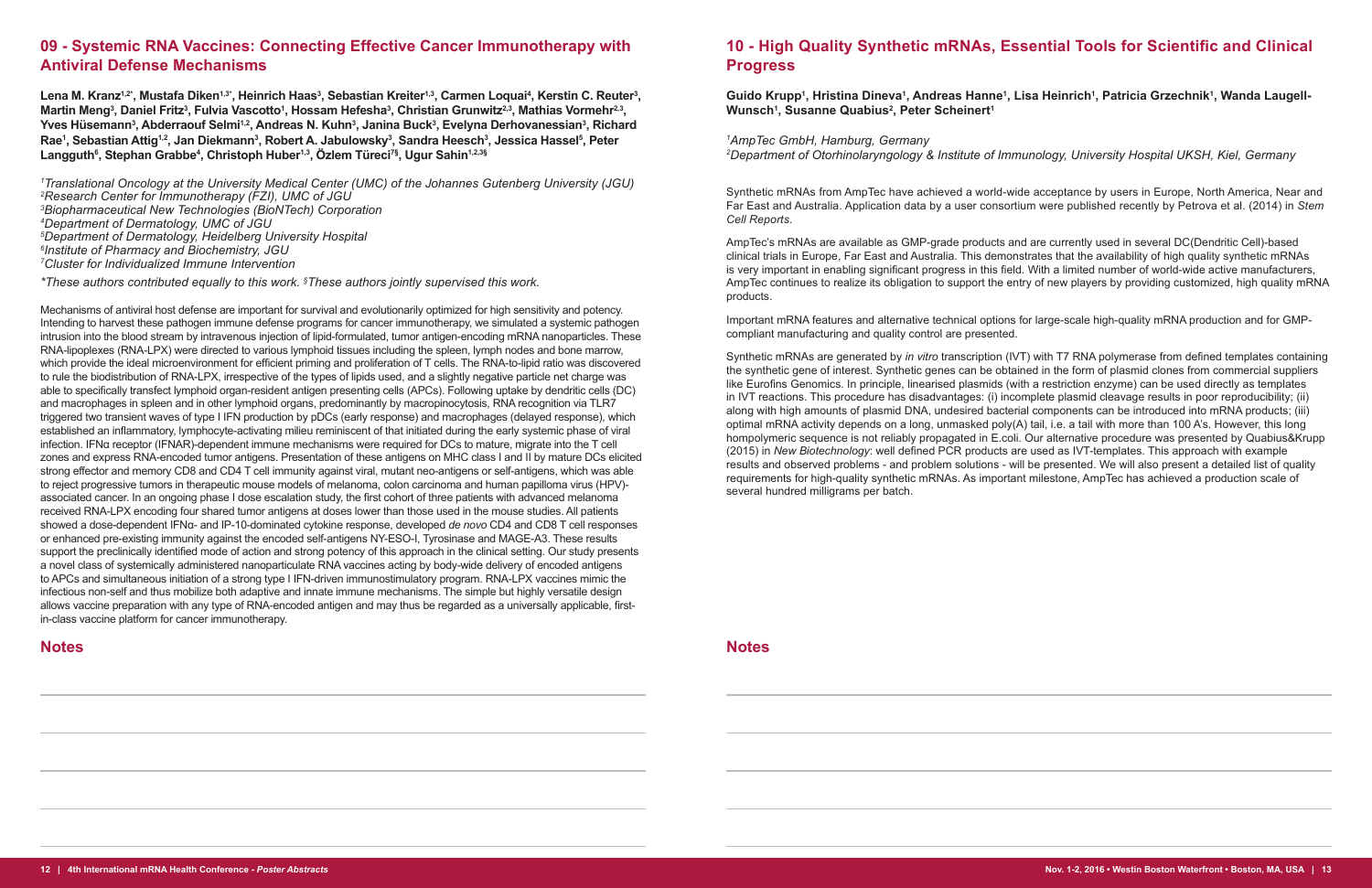# **11 - Development of Clinically Viable LNP Compositions for mRNA**

#### **K. Lam, J. Heyes, A. Judge, L. Palmer, H. Yuen, P. Schreiner, J. Bechard, M. Wood, M. Abrams**

*Arbutus Biopharma Corp., Burnaby, BC, Canada* 

Arbutus' Lipid Nanoparticle (LNP) platform is the leading nucleic acid delivery technology platform, enabling a number of early and late stage clinical trials. It is designed to deliver their payloads to sites of disease and have been used to target both viral and endogenous gene targets. We continuously seek to broaden the Therapeutic Index (TI) of the LNP platform, from both potency and tolerability perspectives.

Based on our clinical experience, the safe and successful translation of mRNA-LNP into man will require careful attention to both potency and immune stimulation. New lipid compositions identified are significantly more potent than those currently in the clinic. More importantly, they possess an immune stimulatory profile similar to saline controls at doses far greater than those required for efficacy. This unprecedented degree of immune silence, a profile which was preserved in higher species such as pig and NHP, will be imperative in providing the necessary TI for mRNA therapeutics in man.

It is important to recognize that nucleic acid drugs can stimulate cytokine release that may be accentuated by the delivery vehicle. This is sporadically observed with siRNA-LNP products in the clinic and can be managed with steroid premedication. It would be advantageous to address these drug properties at the compositional level in advance. This is particularly true for mRNA payloads, that preclinical data suggests are more likely to provoke inflammatory responses than smaller oligonucleotides. mRNA has garnered increasing interest for a range of therapeutic strategies, and its safe and successful formulation demands appropriate attention.

New formulation strategies were tested to address the challenge of immune stimulation. Initial activity/tolerability screens were run with siRNA payloads in murine models, with compositions of interest advanced to porcine and non-human primate (NHP) models. The results were consistent across these models, with a similar hierarchy of the compositions' tendency to provoke an inflammatory response. The NHP model also helped identify a lead LNP composition that was significantly more potent than those currently in the clinic. These strategies were equally applicable to LNP bearing mRNA payloads. We further demonstrated that the mRNA purification method plays a significant role in immune stimulation.

# **12 - Maximizing Translation of mRNA Therapeutics By Sequence Engineering and Chemical Modification**

#### **Anton P. McCaffrey, Krist T. Azizian, Dongwon Shin, Sabrina Shore, Alexander Lebedev, Richard I. Hogrefe**

*TriLink BioTechnologies, San Diego, CA, USA*

For maximal expression in cells or target organs, transfected mRNAs must avoid detection by pattern recognition receptors (PRRs) that evolved to sense pathogenic non-self RNAs. These include PRRs that recognize improperly capped RNAs (RIG-I, IFITs) and double stranded RNA (PKR, OAS, RIG-I, TLR3). PRR activation leads to cytokine production, translational arrest and cell toxicity or death. Mammalian mRNAs are modified post-transcriptionally to contain nucleotides with 2'-O-methyl residues, pseudouridine (Ψ) and N6-methyladenosine (m6A). Interestingly, these modifications can reduce activation of PRRs and allow maximal translation of the transfected mRNA. For mRNA drugs to achieve their potential, methods to produce multigram batches of properly capped, highly purified and non-immunogenic mRNA will be needed. For vaccines, some immunogenicity may be desirable to serve as an adjuvant.

During RNA capping, Cap0 (m7GpppN) is formed as an intermediate. Methylation of the 2' position of the first and sometimes second nucleotide forms Cap1 and Cap2, respectively. Recombinant enzymes used to generate Cap1 mRNA are expensive, do not always go to completion and the RNA must be purified prior to capping. We developed a novel co-transcriptional capping method called CleanCap™ that yields Cap1 with high efficiency and lower costs in a "one pot" reaction. CleanCap also facilitates modification of the 5' end of mRNAs with diverse functional groups, including m6A. We developed a capping assay that allows direct assessment of mRNA capping. Capping efficiencies as high as 99% can be obtained.

Previously, we identified 5-methoxyuridine (5moU) as a promising modification to avoid innate immune stimulation while supporting efficient translation. To further explore chemically modified bases, we synthesized several Ψ derivatives: N1-ethyl-Ψ (Et1Ψ), N1-fluoroethyl-Ψ (FE1Ψ), N1-propyl-Ψ (Pr1Ψ), N1-isopropyl-Ψ (iPr1Ψ) and N1-methoxylmethyl-Ψ (MOM1Ψ) 5'-triphosphates. Luciferase mRNAs were fully substituted with these modifications and translational potential was monitored in wheat germ extracts. Activity was also measured in the THP-1 monocyte cell line, which is a sensitive model for innate immune activation. A recent report showed that minimizing uridine content in mRNAs reduced immune stimulation by unmodified mRNAs. Here we show that incorporation of our modified uridine residues or 5moU into uridine depleted luciferase resulted in equivalentactivity relative to Ψ in THP-1 cells. We are currently evaluating the use of 5moU in U depleted Renilla, beta-galactosidase, erythropoietin, mCherry and Cas9 mRNAs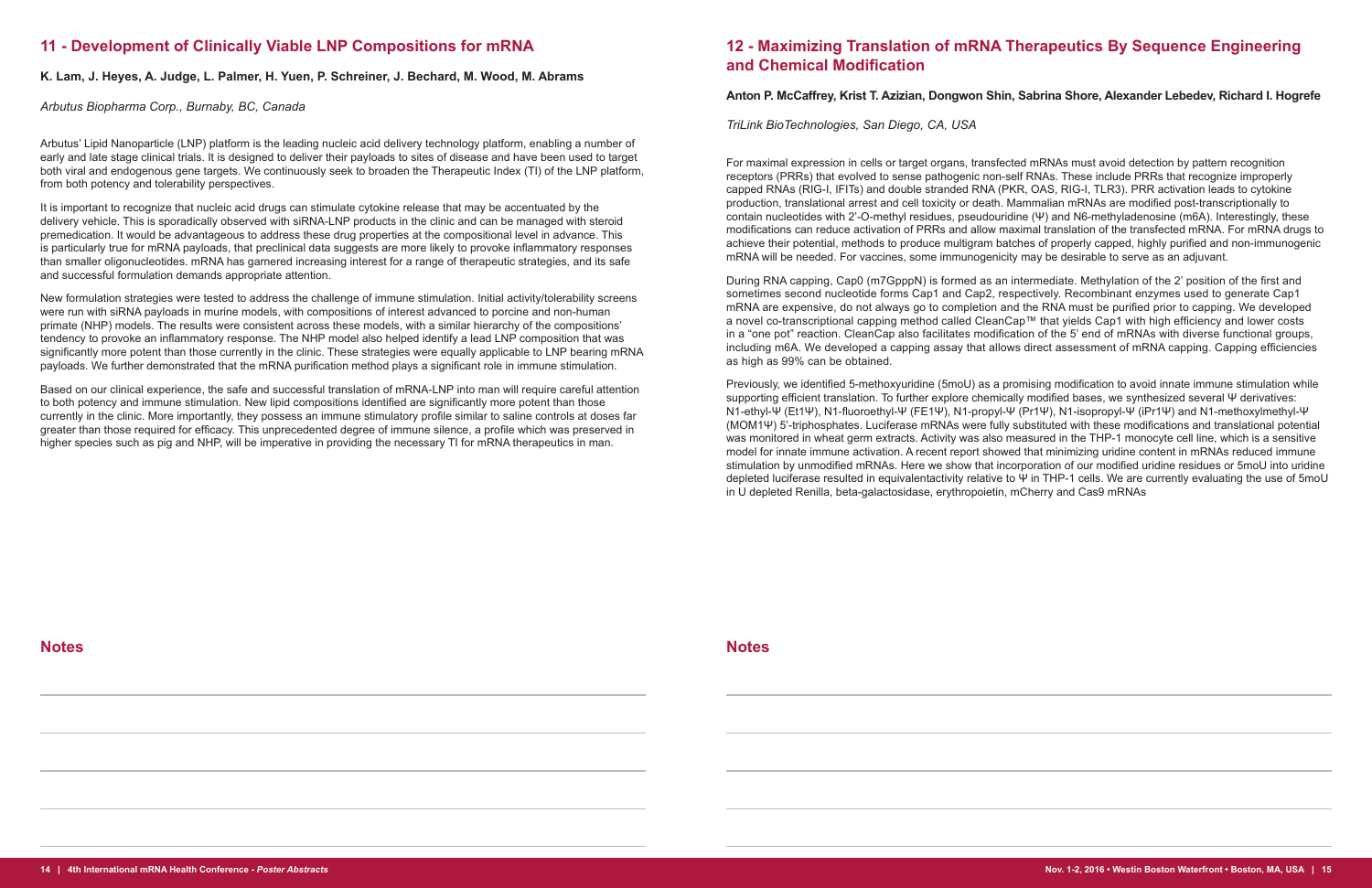# **13 - A Physiologically-Based Pharmacokinetic Model for Predicting Biodistribution of mRNA Delivered by Lipid Nanoparticles**

**Robin McDougall<sup>1</sup> , Alex Bulychev<sup>2</sup> , Pete Smith2 , Jay Mettetal<sup>1</sup>**

*1 Drug Safety & Metabolism, Astrazeneca, Waltham MA 2 DMPK, Moderna Therapeutics, Cambridge MA*

**Background:** Compared to the pharmacokinetics of traditional small molecule drugs, the biodistribution of LNP delivered mRNA is quite complex. The exposure profiles of the nanoparticle carriers, the mRNA cargo and expressed protein can vary significantly between key tissues and plasma - largely due to differential extravasation rates between vasculature and different tissues and in the rates of uptake into different cell types.

Physiologically based pharmacokinetic (PBPK) models provide an ideal platform to capture these nonlinearities in a computational framework which can then be used to make predictions for the dose and administration route dependent tissue exposures of different mRNA therapies. Furthermore, because the model is characterized by distinct sets of physiological and formulation dependent parameters, calibrated PBPK models offer the potential for more robust translation across administration routes and species.

**Objectives:** We designed and built a hierarchical PBPK model for the biodistribution of LNPs and mRNA into individual tissues. Here, we demonstrate the application of this model for the quantitative translation of disposition across routes of administration and across preclinical species using data for human EPO mRNA delivered via ionizable cationic lipid-based LNPs (herein LNP-mRNA).

**Methods:** A typical PBPK model was extended into multiple integrated "levels" – one to track each of the three key relevant states of the LNP-mRNA construct: Intact LNPs complete with mRNA cargo, Detectable LNPs no longer carrying mRNA, and mRNA released from the LNP.

By fixing the physiological parameters for each tissue compartment to the literature we fit the formulation specific parameters for IV data "Murine-LNP-mRNA-hEPO" exposure scenario, yielding complimentary sets of physiological parameters and formulation parameters. PBPK model predictions were generated from the calibrated model and compared to the observed data set. The formulation-specific parameters were used to predict the disposition for other dosing routes and species.

**Results:** The PBPK model was able to accurately describe the LNP (ionizable cationic lipid component) and mRNA levels in various key tissues in mice dosed with LNP-hEPO. The model was used to generate prospective predictions for other LNP dosed mRNA showing significant promise for predicting mRNA distribution in other preclinical and clinical settings.

**Conclusion:** The hierarchical PBPK model constructed for describing the biodistribution of LNP-mRNA constructs was able to successfully describe the non-linear pharmacokinetics of the dosed LNP-hEPO construct in all the key tissues in mice. Applications of the model to ionizable cationic lipid-based LNP exposures in other scenarios have been encouraging.

# **14 - Development and Evaluation of DC-Cholesterol/DOPE Liposomes for Effective and Safe Encapsulation of Synthetic mRNA**

# **Tatjana Michel, Meike-Kristin Abraham, Daniel Luft, Julia Kurz, Martha L. Salinas Medina, Christian**

**Schlensak, Hans Peter Wendel, Stefanie Krajewski**

*Department of Thoracic and Cardiovascular Surgery, Clinical Research Laboratory, University Medical Center, Tuebingen, Germany*

Synthetic modified mRNA is a novel and highly promising bioactive agent for different therapeutic applications based on the induction of de novo synthesis of specific and functional protein. It can be used for example for infectious diseases or cancer vaccination or the treatment of single-gene disorders. In case of single-gene disorders, the mRNA should be delivered to the target cells, where the desired and fully functional protein is expressed. However, so far cells need to be transfected in short time intervals, because the mRNA has a short intracellular half-life. With regard to mRNA application *in vivo*, a delivery system with slow release characteristics, specific targeting and mRNA protective properties is desirable. For these reasons, we generated cationic DC-Cholesterol/DOPE liposomes using dry-film-method and extrusion in order to achieve an effective encapsulation as well as a high transfection efficiency and prolonged release of therapeutic mRNA. The transfection efficiency of the liposomes was analyzed using enhanced green fluorescence protein (eGFP) and alpha-1-antitrypsin (AAT) mRNA. Furthermore, immunogenicity and haemocompatibility was analyzed.

The results indicate that the liposomes possess good transfection efficiencies and also prolonged protein expression. Moreover, the liposomes show no immunogenic reaction in cells at different concentrations. When tested with fresh human blood, the liposomes have no impact on platelets, the coagulation cascade or immune cells. With regard to the therapeutic application of mRNA for the treatment of genetic disorders, an AAT-encoding mRNA was encapsulated in liposomes and transfection was performed *in vitro*. The concentration of AAT protein was measured 24 h and 72 h after transfection. The results show that the AAT mRNA-loaded liposomes result in a prolonged release of AAT protein when compared to a commercially available transfection reagent.

This innovative project presents a highly promising and inexpensive therapeutic approach for the delivery of mRNA using liposomes, which have a great potential for a therapeutic mRNA delivery system *in vivo*.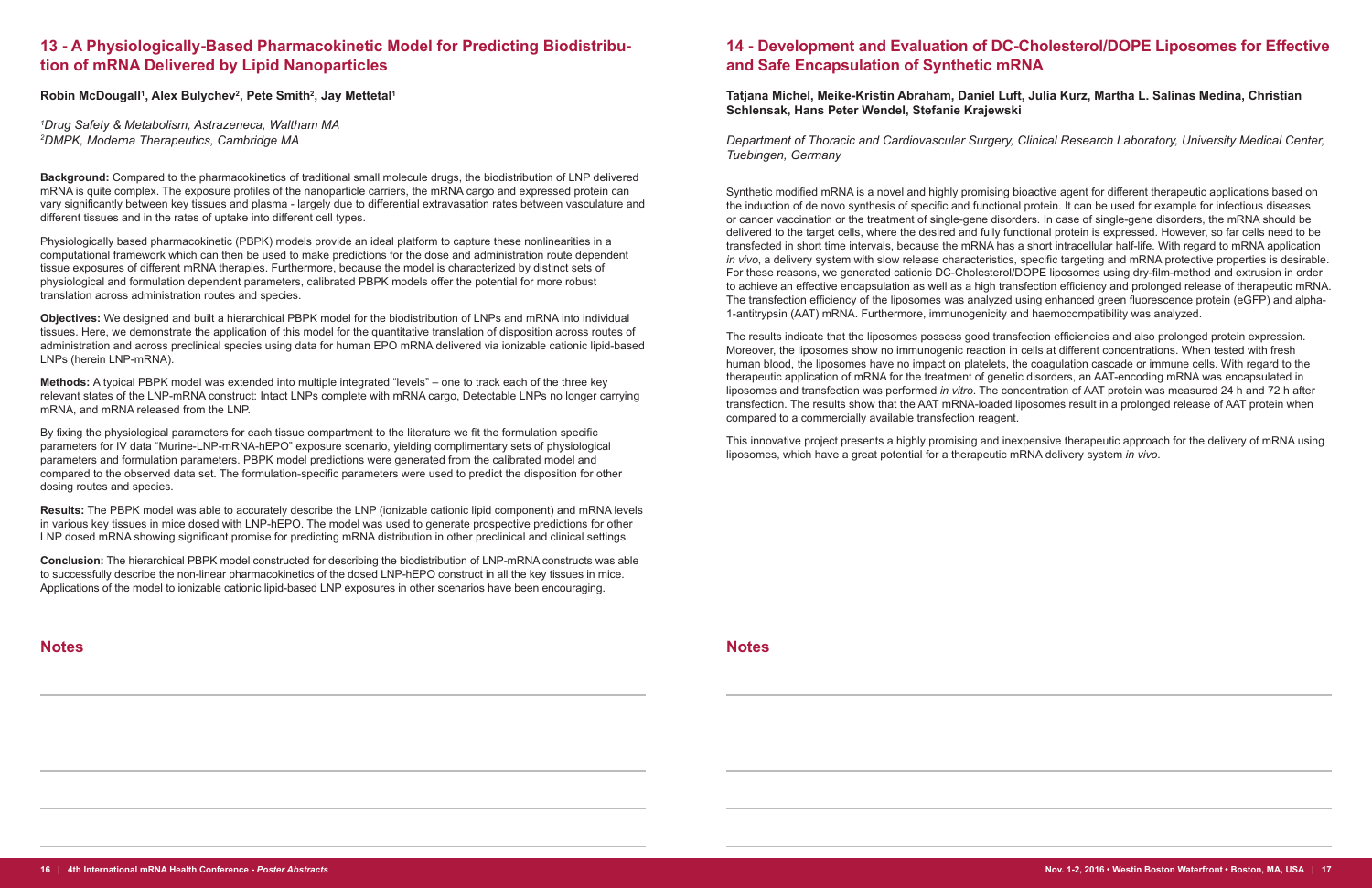# **15 - Development of Novel Lipid Nanoparticles for** *In Vivo* **Lung Targeted mRNA Delivery**

#### **Shikha Mishra, Sean Essex, Prerana Malwadkar1, Mu Li, Xavier de Mollerat du Jeu**

*Thermofisher Scientific, Carlsbad, California, USA*

The rapidly expanding utilization of mRNA as a therapeutic tool has presented the field with the task of optimizing and innovating delivery methods. As the applications for mRNA based therapeutics continues to rise, a parallel emerging need to improve upon and develop novel technology has come to the forefront. Lipid nanoparticles are a common delivery vehicle for mRNA due to their ability to facilitate cellular uptake while protecting the mRNA from extracellular enzyme degradation. Organ and tissue specific delivery of mRNA is of great importance in tailoring therapeutic functionality. This is commonly achieved using biomolecular targeting via ligand or receptor expression on the surface of the nanoparticle.

**Purpose:** Lipid nanoparticles (LNPs) have gained interest in gene therapy as safe, efficient vectors for the delivery of nucleic acids both, *in vitro* and *in vivo*, as well as providing the basis for the development of RNA nanomedicines. However, their transition from discovery to clinic has been limited due to challenges in optimization of these candidates as manufacturing scales. Here, we describe the robust manufacture of mRNA-LNPs using the microfluidics-based NanoAssemblr™ platform, and the ease in translating this technology from discovery through clinical-scale manufacturing.

We have developed novel lipid nanoparticles that are specifically optimized for use *in vivo*, and engineered to inherently target and deliver mRNA to murine lungs and spleen without the use of biomolecular targeting. Development of the lipid nanoparticle was performed using multivariable Design of Experiment modeling, which allowed us to understand and optimize the lipid formulation components and composition. Characterization of the lipid nanoparticles showed uniform size and high encapsulation efficiency. Following multiple design iterations, *in vivo* functional testing to assess biodistribution identified a novel formulation capable of exclusively targeting the lung tissue and achieving highly efficient mRNA transfection. Transfection efficiency was measured following in vivo systemic delivery of a chemically modified luciferase encoding mRNA. Quantification was performed using the IVIS imaging system to measure *in vivo* and *ex vivo* bioluminescence measurements. Lung specific expression levels could be modulated by varying the dose of mRNA, and significant protein expression was sustained over the course of 48 hours following a single administration. This novel lipid nanoparticle is well tolerated *in vivo*, with no qualitative gross toxicity, and quantitatively analyzed by a comprehensive cytokine profiling performed on murine serum samples. Further optimization of biodistribution to achieve exclusive targeting to the lung is currently underway, and preliminary data indicates that variance in charge ratio enhances delivery and expression exclusively to the lung, and depletes expression in other organs. Finally, flow cytometry analysis was used to analyze mRNA delivery to specific cell populations within the lung and spleen.

# **16 - Microfluidics Enables the Seamless Manufacture of RNA-Lipid Nanoparticles from Discovery to Clinic**

### **Kevin Ou, Jagbir Singh, Aine Rooney, Mark Ma, Suki Sidhu, Anitha Thomas, Shyam Garg, Eric Ouellet, Peter Johnson, Tim Leaver, Andre Wild, James Taylor, Ray Lockard, Euan Ramsay**

*Precision NanoSystems, Inc., Vancouver, BC, Canada*

**Methods:** Luciferase mRNA was encapsulated into LNPs using a single microfluidic mixer on the NanoAssemblr™ bench-top instrument (Precision NanoSystems, Inc., Vancouver, Canada) at desired flow rate ratios and rates to optimize process parameters. Using the same parameters, mRNA was encapsulated into LNPs using a pre-clinical continuous flow single microfluidic mixer system i.e. NanoAssemblr Blaze (Precision NanoSystems, Inc., Vancouver, Canada). Lead candidate formulations and optimized process conditions can then be transferred to a scale-up system comprising a continuous flow pumping system with 8 single-mixer (8x) microfluidic chips arrayed in parallel using a manifold. This scale-up system utilizes parallelized microfluidic mixers to maintain identical reaction conditions and increase production throughput.

**Results:** Luciferase mRNA-LNPs prepared using both, the NanoAssemblr Benchtop and NanoAssemblr Blaze were compared for their size, PDI, mRNA encapsulation, and luciferase expression *in vivo* in mice post i.v. administration. Lead mRNA candidate formulations prepared on the NanoAssemblr Benchtop and NanoAssemblr Blaze can be seamlessly transferred to GMP scale manufacturing. Previous studies using siRNA-LNP prepared using a single mixer at total flow rate through the microfluidic chip of 12 mL/min were compared to siRNA-LNP made using 8x microfluidic chips arrayed in parallel. No change in particle size and PDI, and biological activity was observed for Factor VII siRNA-LNPs manufactured using the NanoAssemblr Benchtop, NanoAssemblr Blaze, and the 8x GMP scale-up system, which further validates microfluidic parallelization as a mechanism for rapid and seamless scale-up.

**Conclusions:** This study reflects the potential of microfluidics-based technology in the development of nanoparticle candidates from discovery to clinic.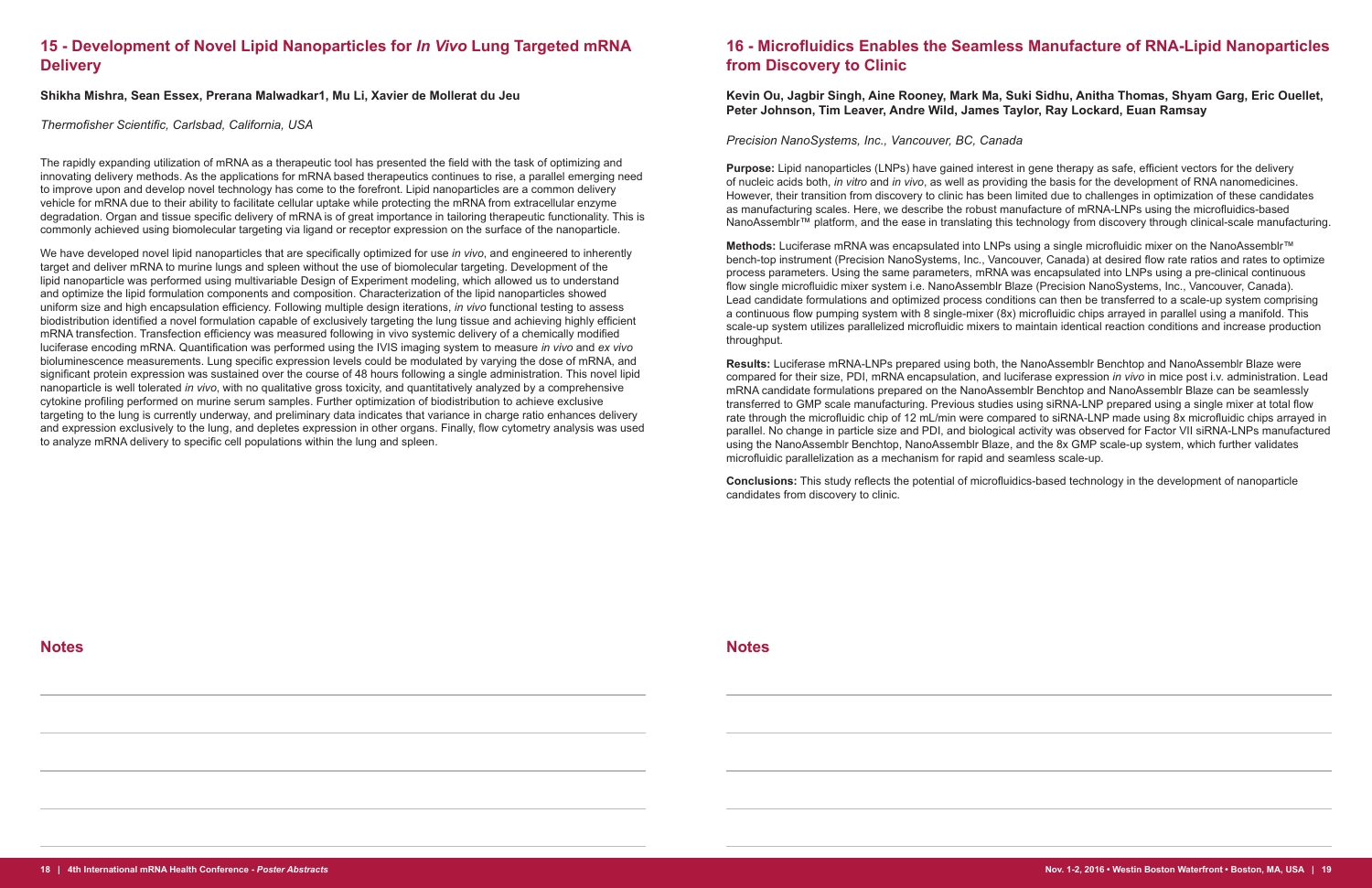# **17- Injectable Chitosan-Alginate Hybrid Hydrogels for Localized Delivery of Synthetic mRNA and Long-Term Expression of Exogenous Proteins**

**Heidrun Steinle, Tudor-Mihai Ionescu, Selina Schenk, Sonia Golombek, Alexander Reifschneider, Christian Schlensak, Hans Peter Wendel, Meltem Avci-Adali**

*University Hospital Tuebingen, Department of Thoracic and Cardiovascular Surgery, Calwerstraße 7/1, 72076 Tuebingen, Germany* 

Clinical approaches with synthetic messenger RNA (mRNA) exhibit many advantages, such as the efficient posttranslational expression of desired proteins without genomic integration. Despite several modifications of synthetic mRNA, protein expression in cells only lasts a few days in physiological conditions after a single mRNA transfection. To overcome this hurdle, injectable hydrogels that are highly biocompatible and biodegradable, are suitable candidates for long-term delivery of synthetic mRNA *in vivo*. Numerous applications, such as protein replacement therapy, reprogramming and (trans-) differentiation strategies would benefit from an appropriate *in vivo* system for the extended release of mRNA over weeks. In this study, the *in vitro* release of Cy3 labeled firefly luciferase encoding mRNA, integrated into four different types of hydrogels, alginate, fibrin, chitosan, and chitosan-alginate, was quantified over a period of three weeks. To investigate the stability of these hydrogels, viscoelasticity was rheological examined. Because of its rheological stability properties and the prolonged mRNA release (70% after 3 weeks), chitosan-alginate hydrogels were further used to test the biofunctionality of included luciferase mRNA. HEK293 cells were incorporated into the mRNA-loaded hydrogels and luciferase activity could be detected over a time course of 3 weeks. The feasibility to continuously release synthetic mRNA from chitosan-alginate hydrogels would allow extended protein expression in desired tissues by minimal invasive local injections.

# **18 - Development of a Novel Immunotherapy for Muscle Invasive Bladder Cancer (MIBC)**

**Mynderse<sup>2</sup> , Brian Costello2 , Charles Nicolette1**

*1 Argos Therapeutics Durham NC, USA 2 Mayo Clinic Rochester NY USA*

**Background:** AGS-003 is an autologous tumor RNA-loaded dendritic cell-based immunotherapy being tested in advanced renal cell carcinoma (RCC) patients. The immunologic specificity for the patient's own tumor is achieved using amplified tumor RNA electroporated into monocyte derived dendritic cells. To produce AGS-003 for RCC patients the RNA is amplified from a 100 mg primary tumor sample obtained via nephrectomy. In this non treatment study we evaluated the feasibility of RNA amplification from MIBC tissue acquired by transurethral resection of bladder tumor (TURBT).

**Methods:** MIBC tissue was obtained via TURBT. Following draining of the irrigant used during the TURBT procedure, tissue was placed into an RNA preservative solution to prevent RNA degradation until processing. Methods developed for the amplification of RCC tumor RNA and RNA quality testing were applied to the RNA extracted from the MIBC specimens.

**Results:** This work demonstrated that the methods developed for the amplification and testing of RNA from RCC can be successfully employed for the amplification of RNA from MIBC specimens collected by TURBT. Results demonstrated that the total RNA yields obtained from bladder tissue exceed that of similar masses of primary RCC tumors. This finding enabled the reduction in the amount of starting material from 100 mg to 50 mg of bladder tissue. The amount of amplified RNA produced from the lower bladder cancer masses were sufficient to support the production of immunotherapy at full scale (17 doses average).

| <b>SID</b>                     | Target    | PST86992 | PST06052 | PST69180 | <b>PST70242</b> | <b>PST76245</b> |
|--------------------------------|-----------|----------|----------|----------|-----------------|-----------------|
| Tumor amount(mg)               | 50        | 50.4     | 50.4     | 49.2     | 49.6            | 51.4            |
| Total RNA concentration(ng/µL) | $\geq 84$ | 591.5    | 852.4    | 636.3    | 381.8           | 209.8           |
| cDNA yield (µg)                | $\geq$ 32 | 80.1     | 88.4     | 75.1     | 97.1            | 72.2            |
| amplified RNA yield (mg)       |           | 2.87     | 2.84     | 2.63     | 3.03            | 2.91            |

**Conclusion:** These data demonstrate the feasibility of RNA extraction and amplification from muscle invasive bladder cancer tissue and supports our planned Phase II clinical study.

**Notes Notes**

## Irina Tcherepanova<sup>ı</sup>, Bradley Leibovich<sup>2</sup>, Jacoba Slagter-Jager<sup>ı</sup>, Patrick Dillon<sup>ı</sup>, Shawn Leland<sup>ı</sup>, Lance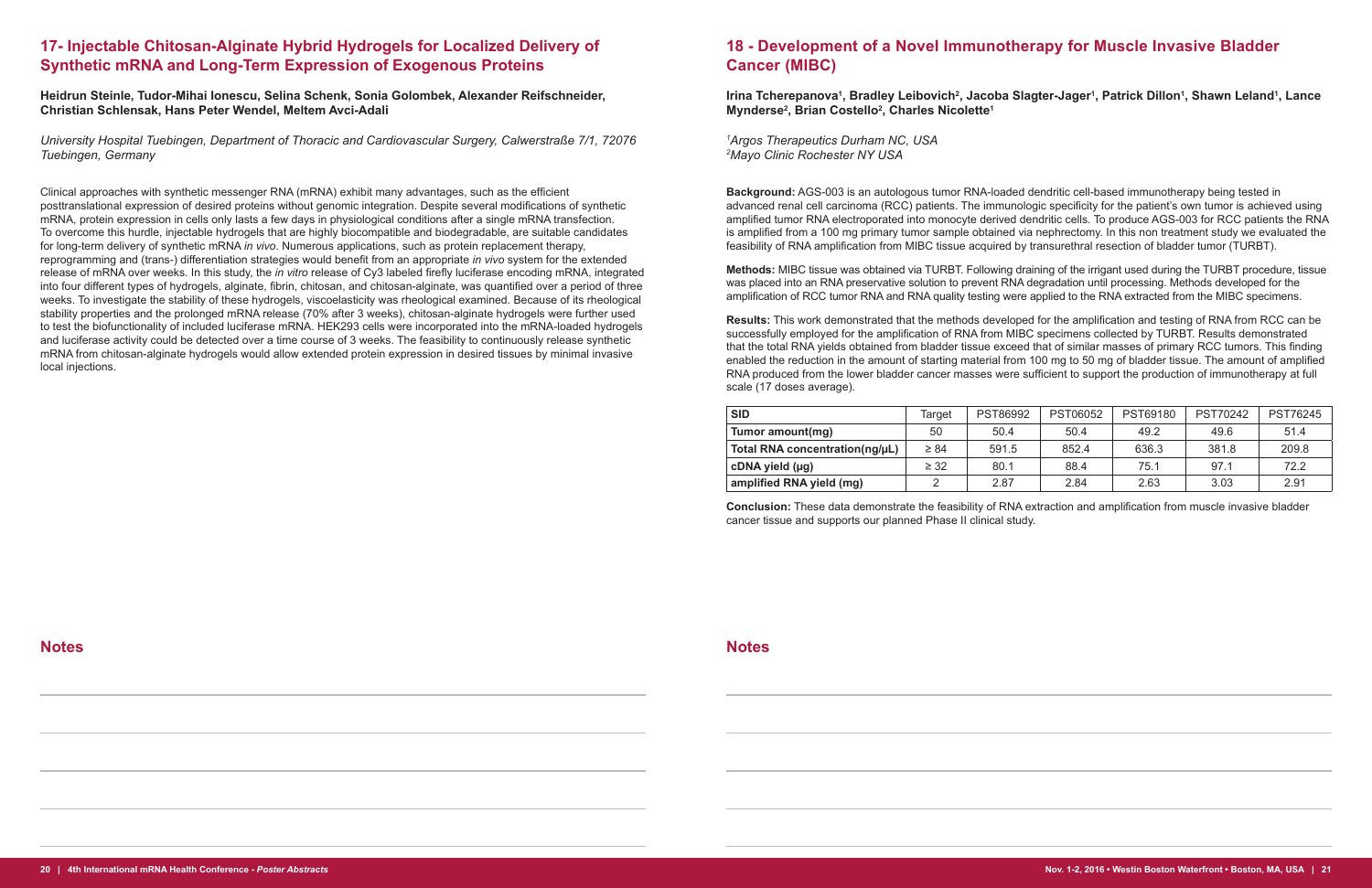## **19 - RNAntibody® - a Potent mRNA Technology for Passive Immunization**

**Moritz Thran<sup>1</sup> , Marion Pönisch1 , Barbara L. Mui<sup>2</sup> , Michael J. Hope<sup>2</sup> , Mariola Fotin-Mleczek<sup>1</sup> , Thomas Schlake<sup>1</sup>**

*1 CureVac AG, Tübingen, Germany 2 Acuitas Therapeutics, Vancouver, British Columbia, Canada*

The delivery of genetic information has emerged as a promising alternative to overcome substantial drawbacks associated with the use of recombinant proteins when applied in protein therapies. Until recently, these approaches mainly pursued the development of DNA-based gene therapies whereas RNA was not considered as an appropriate genetic carrier due to its transient and unstable nature. Against all odds it could be demonstrated that RNA, besides its remarkable potential to act as a vaccine, can promote a strong and robust protein expression and thus be utilized in gene therapy approaches. In this line, we recently demonstrated that the application of RNA can boost the serum levels of erythropoietin and consistently leads to long-lasting biologically-relevant effects, even in large animals. An important field of protein therapies is passive immunization with recombinant antibodies against threats such as infectious diseases or intoxication. In the present study we asked whether mRNA can fulfil its promise and be utilized even in scenarios where a prompt and strong response is crucial. In animals, a single injection of mRNA immediately leads to high neutralizing antibody titers, sufficient to provide fast protection in lethal challenge situations. We postulate that the mRNA technology provides a potent alternative/means for passive immunization.

# **20 - Kinetic Analysis of Intratumoral Protein Production Following Intratumoral Injection of LNP-Formulated Modified RNA, and Comparison to Formulation-Invoked Cytokine Response** *In Vivo*

**Yoav Timsit<sup>1</sup> , Mark Pietras<sup>2</sup> , Shenghua Wen<sup>4</sup> , Michael Grondine<sup>4</sup> , Nakpangi Johnson<sup>2</sup> , Nicola Clay Scott<sup>1</sup>**

 *Discovery Safety Lab Animal Sciences New Modalities, Drug Safety and Metabolism Oncology iMED, AstraZeneca Pharmaceuticals, 35 Gatehouse Park Drive, Waltham, MA, USA 02451 Pathology, Drug Safety and Metabolism, AstraZeneca Pharmaceuticals, Alderly Park, Macclesfield, United Kingdom SK10 4TG Pathology, Drug Safety and Metabolism Advanced Drug Delivery, Pharmaceutical Sciences, AstraZeneca Pharmaceuticals, Cambridge Science Park, Milton Road, Cambridge, United Kingdom CB4 0FZ*

Modified RNA (modRNA)-based therapeutics require formulation in nanoparticle carriers for effective delivery of modRNA into cells. While the modRNA molecule itself contains modifications designed to avoid immune detection, a nanoparticle formulation that avoids immune detection has yet to be developed. Characterization of existing nanoparticle formulations injected directly into tumors show that certain classes of nanoparticles elicit potent inflammatory cytokine response, and so understanding the mechanistic basis for this would be very informative for developing new formulations that do not invoke an immune response. Important to this mechanistic understanding is to determine whether a relationship exists between the immune response and protein expression. To this end, whole-body bioluminescent imaging (BLI) technique was implemented to measure kinetics of modRNA-directed protein production in tumors in a syngeneic tumor model, using luciferase as the expressed target protein. To test for a relationship between protein production and immune response, two formulations known to produce different levels of protein expression were used, and serial plasma sampling was performed to measure circulating cytokines. By serial scanning following intratumoral (iTu) dosing, protein expression kinetics were clearly different between the two formulations (2.5-fold difference in AUC). In contrast, inflammatory cytokine response after iTu dosing were either similar between the two formulations, or the formulation giving greater protein expression had a lower cytokine response. Interestingly, repeat dosing revealed attenuated IL-6 response, or as seen with MCP-1 and KC, peak levels were reached sooner but not exceeding peak levels observed after the first dose. These changes to cytokine responses with repeat dosing may be indicative of immune tolerance to both LNP formulations, but further investigation is needed. Thus, BLI has enhanced our insights into tumor modRNA protein expression, and our results show that increased tumor protein production did not translate into greater cytokine response, suggesting that other factors are likely key drivers of inflammation. Further characterization of protein production kinetics will feed into PBPK models, and combining with mathematical models of immune response, would enable prediction of intratumoral protein expression

## **Notes Notes**

# Derbyshire<sup>s</sup>, Sue Bickerton<sup>s</sup>, Herbert Barthlow<sup>1</sup>, Arpan Desai<sup>7</sup>, Catherine Betts<sup>6</sup>, Matthew Wagoner<sup>3</sup>,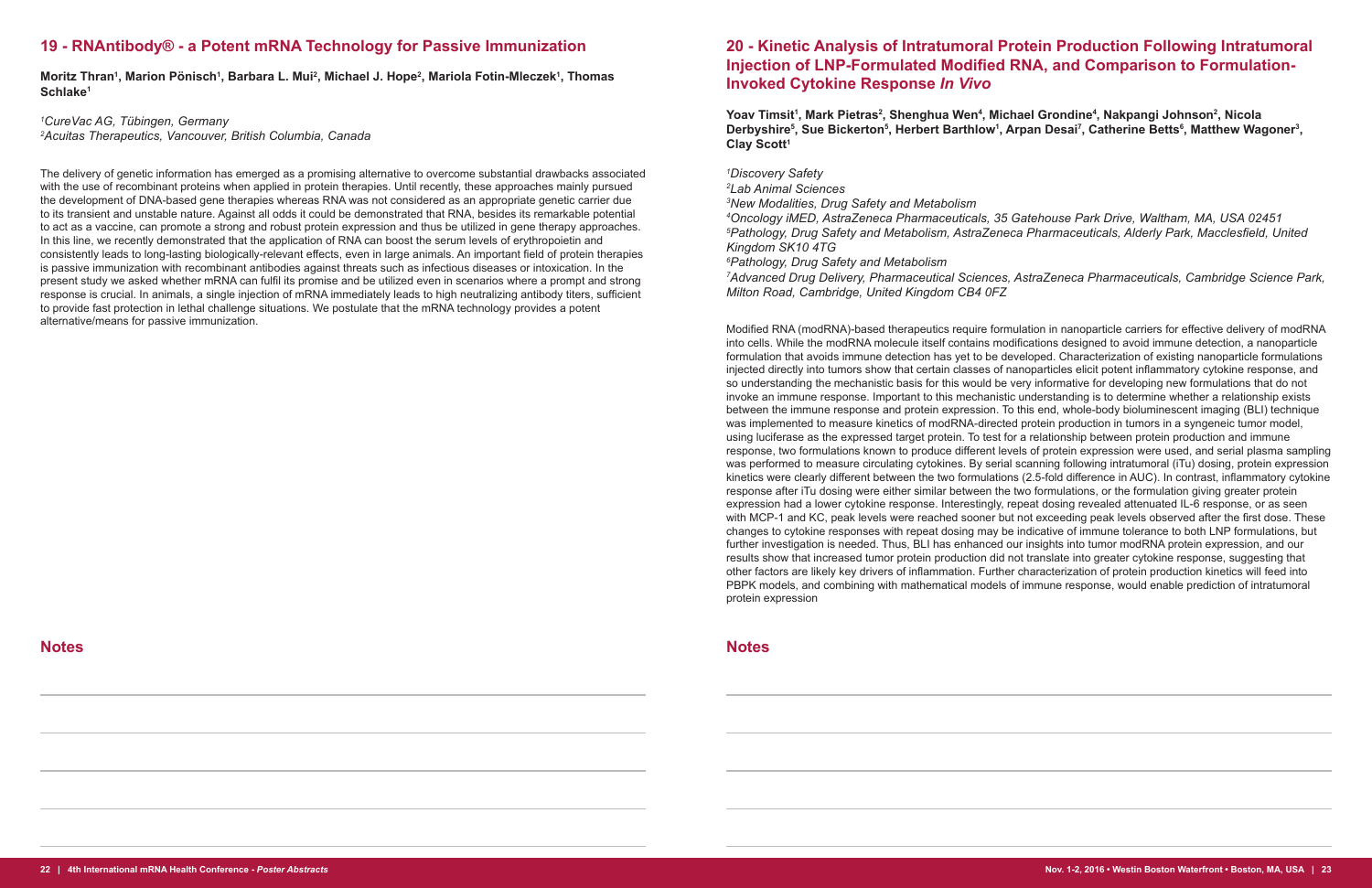# **21 - Inhibiting the IFNAR Receptor Increases Anti-Tumor Potency of mRNA Vaccines**

**Lien Van Hoecke1,2, Ans De Beuckelaer<sup>3</sup> , Charlotte Pollard<sup>3</sup> , Xavier Saelens1,2, Johan Grooten3 , Stefaan De Koker<sup>3</sup>**

#### *1 Medical Biotechnology Center, VIB, Ghent, Belgium*

*2 Department of Biomedical Molecular Biology, Laboratory of Molecular Virology, Ghent University, Ghent, Belgium 3 Department of Biomedical Molecular Biology, Laboratory Molecular Immunology, Ghent University, Ghent, Belgium*

**Background:** Homozygous Familial Hypercholesterolemia (HoFH) is defined by the absence of functional low density lipoprotein receptor (LDLR) leading to severely elevated low density lipoprotein cholesterol (LDL-c). As a consequence, patients develop atherosclerosis at an early age and have an increased risk of heart attack, stroke, and peripheral vascular disease<sup>1</sup>.

mRNA-based vaccines have great potential to elicit cytotoxic T cell responses. Therefore tumor antigen-encoding mRNA vaccines are now being intensively explored as therapeutic cancer vaccines. It's been described *in vitro* – and proved by us *in vivo* - that mRNA vaccines evoke a strong type I IFN response upon immunization. With this poster, we demonstrate that mRNA lipoplexes induce a potent type I IFN response upon subcutaneous, intradermal and intranodal injection. Using mice that lack type Interferon α/β receptor I (IFNAR-/-), we have identified that this type I IFN activity limits the induction of cytotoxic CD8+T cell responses to antigens encoded by lipoplex-based mRNA vaccines. Immunization of IFNAR-/ mice dramatically increased priming of naïve T cells as well as the quantity of antigen-specific CD8+ T cells and cytolytic effector function in the blood. Contrariwise, type I IFNs have been shown to be vital to the endogenous anti-tumour response. In order to unravel these opposing functions of type I IFN in the context of mRNA based melanoma vaccination, we show that a topical and transient blocking of type I IFN signalling at the site of mRNA vaccination by co-injection of an IFNAR-blocking antibody dramatically augmented the magnitude of a vaccine elicited CD8+ T cell immunity, resulting in prolonged survival in case of prophylactic and therapeutic melanoma vaccination in mice.

# **22 - Increasing the Therapeutic Index of LDLR mRNA Therapy**

# **Justin Guild<sup>1</sup> , Jeffrey Pimentel<sup>2</sup> , Summar Siddiqui<sup>1</sup> , Alex Cavedon<sup>2</sup> , Kerry Benenato<sup>2</sup> , William Butcher<sup>2</sup> ,**

**Andrea Frassetto<sup>1</sup> , Ling Yin<sup>1</sup> , Shi Liang<sup>1</sup> , Shawn Hillier<sup>1</sup> , Barry Ticho<sup>2</sup> , Paolo Martini1**

*1 Elpidera, Cambridge MA 2 Moderna, Cambridge MA*

Further compounding the LDLR dysfunction, HoFH patients also have elevated levels of the LDLR negative regulator, PCSK9, which binds to and targets LDLR for lysosomal digestion. Another regulator of LDLR, IDOL (Inducible Degrader of the LDLR), is an E3 ubiquitin ligase which has been observed to increase LDLR degradation and reduce plasma LDL-c<sup>2</sup>. Hepatocyte delivery of mRNA is typically conducted with lipid nanoparticles (LNP) that shuttle cargo through the LDLR receptor. As HoFH are deficient in LDLR, delivery is particularly challenging.

Current treatments do not meet HoFH patient needs as statins and other lipid lowering agents are only marginally effective at reducing LDL-c levels. Instead, costly, invasive and time consuming LDL apheresis is often required to filter LDL-c from the blood. It is our hope that the LDLR restoration with sequence engineered mRNA in novel non-LDLR mediated LNP formulations will improve the quality of life of HoFH patients.

**Objectives:** LDLR sequence engineering was conducted to confer resistance to PCSK9 and IDOL. It is our hope that implementation of these variants in an mRNA therapy context will produce significant improvement to receptor stability and function. Together with the application of novel delivery vehicles, we strive to successfully treat HoFH patients and alleviate the need for LDL apheresis.

**Methods:** *In vitro* LDLR mRNA transfection assays in HEK293, LDLR knockout mouse hepatocytes, and LDLR CRISPR knockout haploid cells were developed to quantify LDLR expression and LDL uptake by flow cytometry. These assays were further used to evaluate LDLR mRNA variants in the presence of recombinant PCSK9 as well as endogenously expressed PCSK9 and IDOL.

**Results:** Several LDLR mRNA variants were assessed *in vitro* and for their ability to control LDL. In HEK293 cells, a PCSK9 variant conferred significantly better resistance to recombinant PCSK9 down modulation over wild type LDLR as measured by LDL uptake. In LDLR knockout Hap1 cells, an IDOL variant produced nearly two-fold better LDLR expression and LDL uptake.

**Conclusions:** LDLR sequence engineering has produced significant gains in expression of LDLR and uptake of LDL over wild type mRNA. An LDLR PCSK9 mutation has consistently improved biomarkers of efficacy across all studies and outperformed the wild type and other screened PCSK9 LDLR variant sequences. The LDLR IDOL resistant variant bolsters LDLR stability through a complementary pathway to PCSK9 regulation of cholesterol uptake. Mitigation of PCSK9 and IDOL mediated LDLR degradation will be essential in the treatment of HoFH patients. Additional efforts are underway testing these variants in LDLR knockout mice using novel, LDLR-independent LNP.

**Notes**

1 Nordestgaard BG, Chapman MJ, Humphries SE, et al. Familial hypercholesterolemia is underdiagnosed and undertreated in the general population: guidance for clinicians to prevent coronary heart disease: consensus statement of the European Atherosclerosis Society. *Eur Heart J*. (2013.)

2 Zelcer N, Hong C, Boyadjian R, Tontonoz P. 2009. LXR regulates cholesterol uptake through Idol-dependent ubiquitination of the LDL receptor. *Science*. (2009)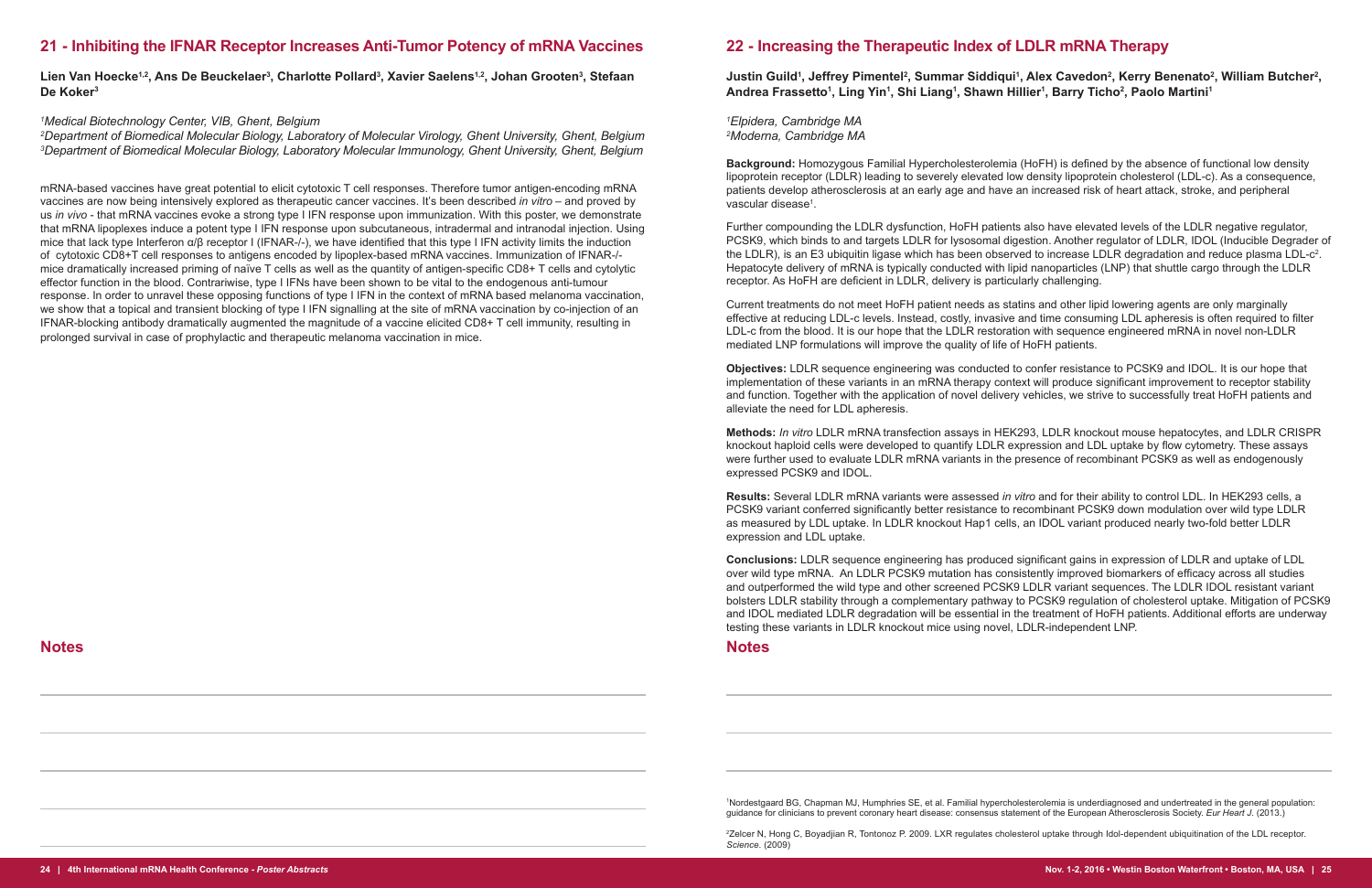# **23 - A Live Cell Imaging Approach for High Throughput Characterization of Endosomal Escape for Therapeutic mRNA**

**Kara Hoar, Elena Casado, Tatiana Ketova, Cosmin Mihai**

*Moderna Therapeutics, Cambridge, MA, USA*

**Background:** Efficient delivery to the cytosol remains one of the major challenges of mRNA therapeutics. A critical component of the mRNA delivery mechanism is endosomal escape, with reports in the literature indicating that the majority of the delivered material (99%) is trapped in the endocytic compartments (Gilleron J. et all. 2013, Nat Bio 31(7) 638-46). Further compounding the issue is the lack of reliable methods for high-throughput characterization of endosomal escape for therapeutic mRNA. Here we outline the use of live cell microscopy and high-throughput image analysis to derive metrics describing the endosomal escape of lipid nanoparticle (LNP) encapsulated mRNA.

**Results:** Significant time lag in eGFP expression can be observed for the LNP-treated cells compared to the Electroporated (EP) cells, indicating the role of endosomal escape. Further analysis of the correlation between mRNA uptake and eGFP expression revealed significant difference between the LNP treated (r2 = 0.1) and electroporated samples  $(r2 = 0.7)$ .

**Methods & Materials:** IVT mRNA encoding an eGFP reporter was encapsulated in cationic lipid-based LNP containing cationic lipid, Rhodamine-DOPE, phospholipid, cholesterol and PEG-lipid at a molar ratio of 50:9.9:0.1:38.5:1.5. Hela cells were pre-loaded with DAPI and Cell Tracker Red for cell segmentation, and incubated with LNP (25 ng mRNA per well) in complete culture media. Live cell imaging was done using a 20X water immersion objective (NA 1.0) on an Opera Phenix high throughput spinning disk confocal system (Perkin Elmer) equipped with environmental control. Alternatively cells were electroporated (EP) with unformulated mRNA, and imaged in a similar fashion. eGFP expression and LNP uptake was quantified at the single cell level, with data being shown either as well averages (time-lapse graphs) or single cell values (correlation analysis).

**Conclusion:** The use of live cell microscopy and high-throughput image analysis can generate useful metrics for quantitative characterization of endosomal escape for LNP delivered mRNA. This methodology can be applied to development of *in vitro* assays for high-throughput screening of novel-delivery vectors.

**Notes**

*Thank you to all who submitted posters for the 4th International mRNA Health Conference.*

*We hope to see you in Germany next year!*